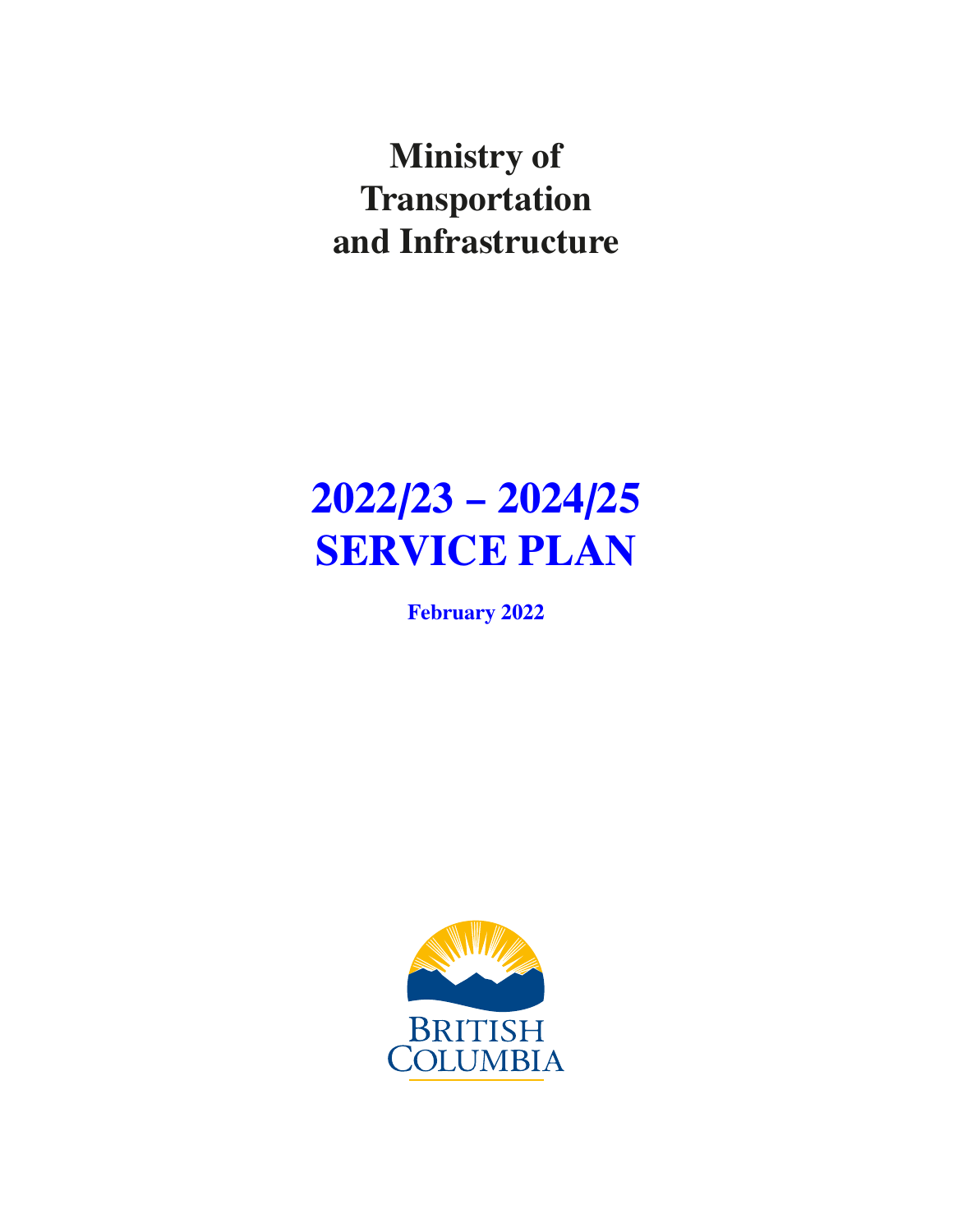For more information on the Ministry of Transportation and Infrastructure contact:

PO Box 9850 STN PROV GOVT Victoria, BC V8W 9T5 250 387-3198 Or visit our website at

[Ministry of Transportation and Infrastructure](https://www2.gov.bc.ca/gov/content/governments/organizational-structure/ministries-organizations/ministries/transportation-and-infrastructure)

Published by the Ministry of Transportation and Infrastructure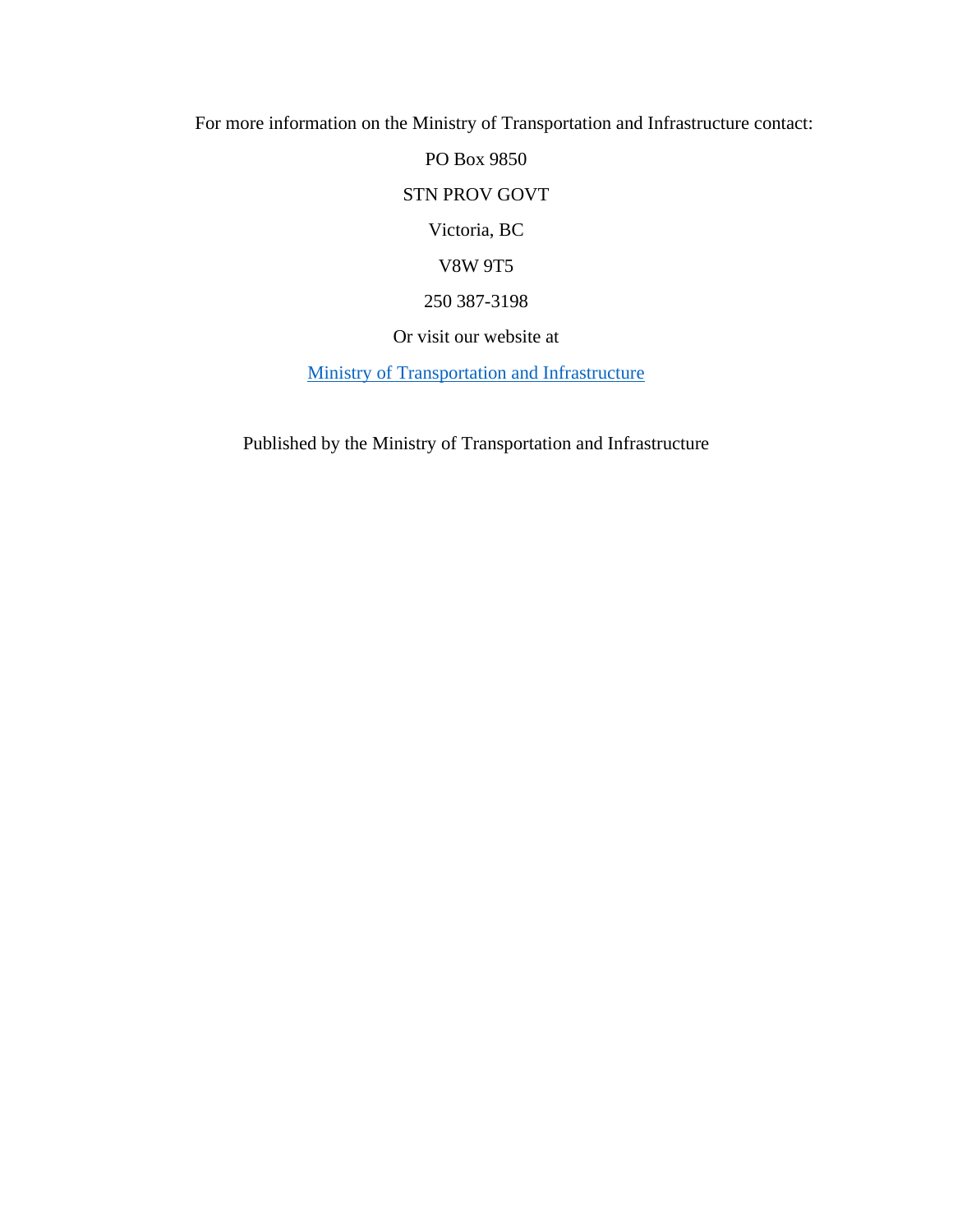# <span id="page-2-0"></span>**Minister's Accountability Statement**



The *Ministry of Transportation and Infrastructure 2022/23 – 2024/25 Service Plan* was prepared under my direction in accordance with the *Budget Transparency and Accountability Act*. I am accountable for the basis on which the plan has been prepared.

Honourable Rob Fleming Minister of Transportation and Infrastructure February 8, 2022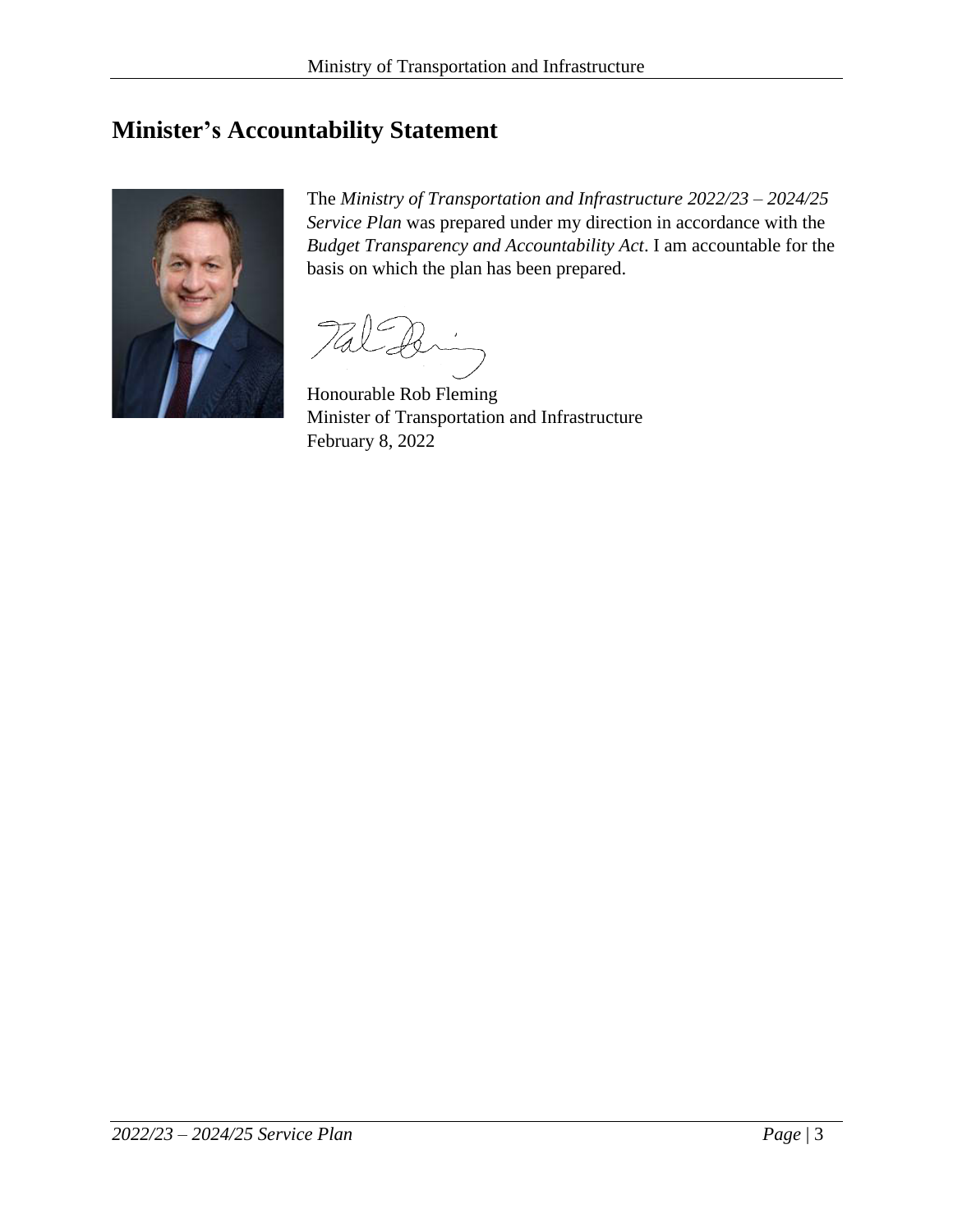# <span id="page-3-0"></span>**Minister of State's Accountability Statement**



I am the Minister of State for Infrastructure and under the *Balanced Budget and Ministerial Accountability Act*, I am accountable for achieving the following results for 2022/23:

a) work with the Minister of Transportation and Infrastructure to advance critical pieces of transportation infrastructure that will benefit communities across B.C. and support B.C.'s economic recovery from the COVID-19 pandemic;

b) work with the TransLink Mayors' Council through its 10-year planning process to continue work to extend the Millennium Line to Arbutus Street, with an eventual terminus at UBC, and ensure prompt design and construction of the Surrey-Langley Skytrain;

- c) continue to support planning to improve the movement of goods and people in the Fraser Valley, including the widening of Highway 1;
- d) work with the Minister of Transportation and Infrastructure to advance a replacement for the George Massey Crossing to support communities on both sides of the Fraser River;
- e) work with the Minister of Transportation and Infrastructure to advance the successful completion of the Pattullo Bridge Replacement Project;
- f) work with Cabinet colleagues, communities, and regions to support the planning and development of key transit projects, like high-speed transit links for the North Shore and the expansion of rail up the Fraser Valley, which will bring cleaner transit, support economic growth and deliver more construction jobs for B.C. workers;
- g) submit to Cabinet a report on the results referred to in paragraphs (a) to (f) on or before March 31, 2023.

Honourable Bowinn Ma Minister of State for Infrastructure February 10, 2022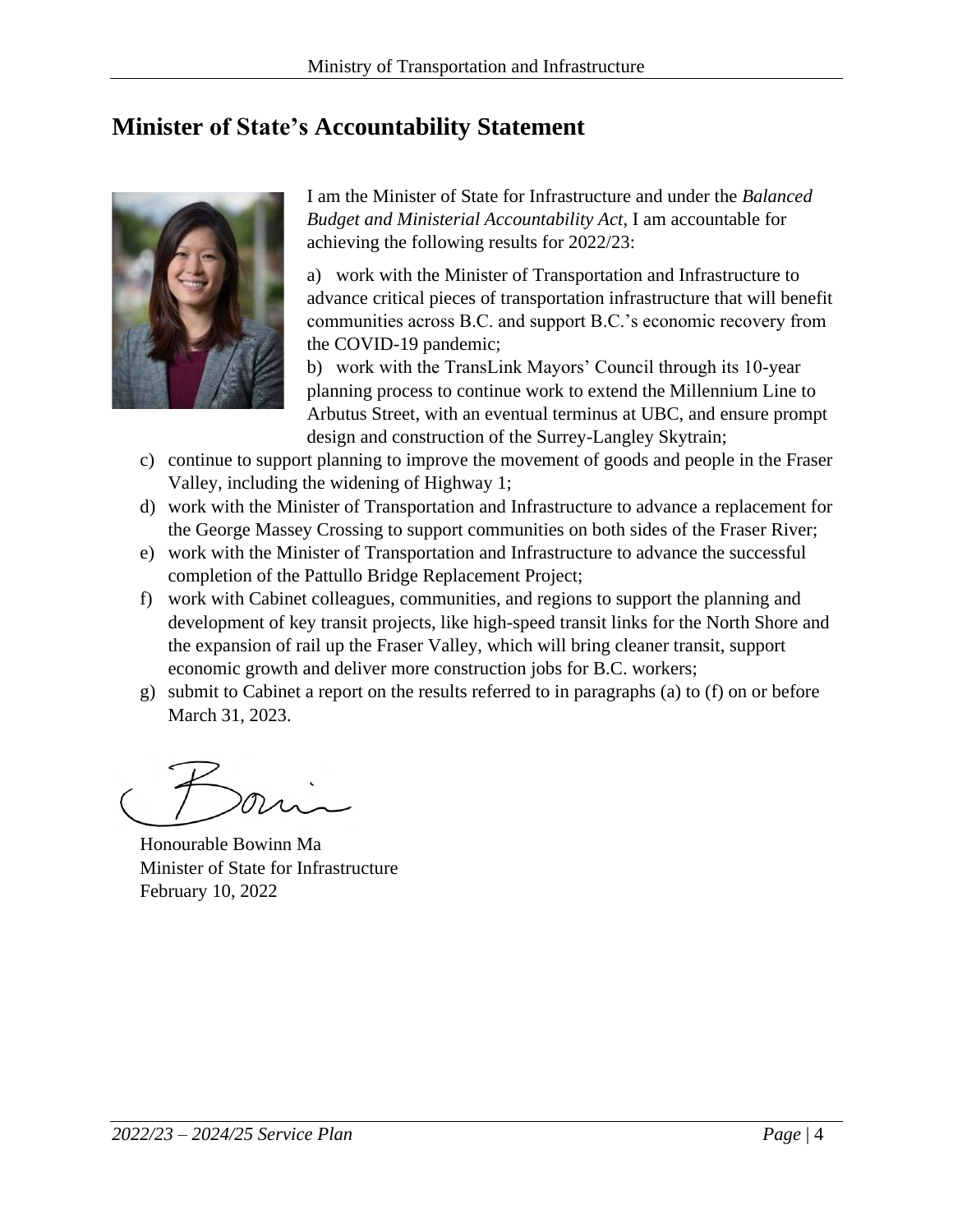# **Table of Contents**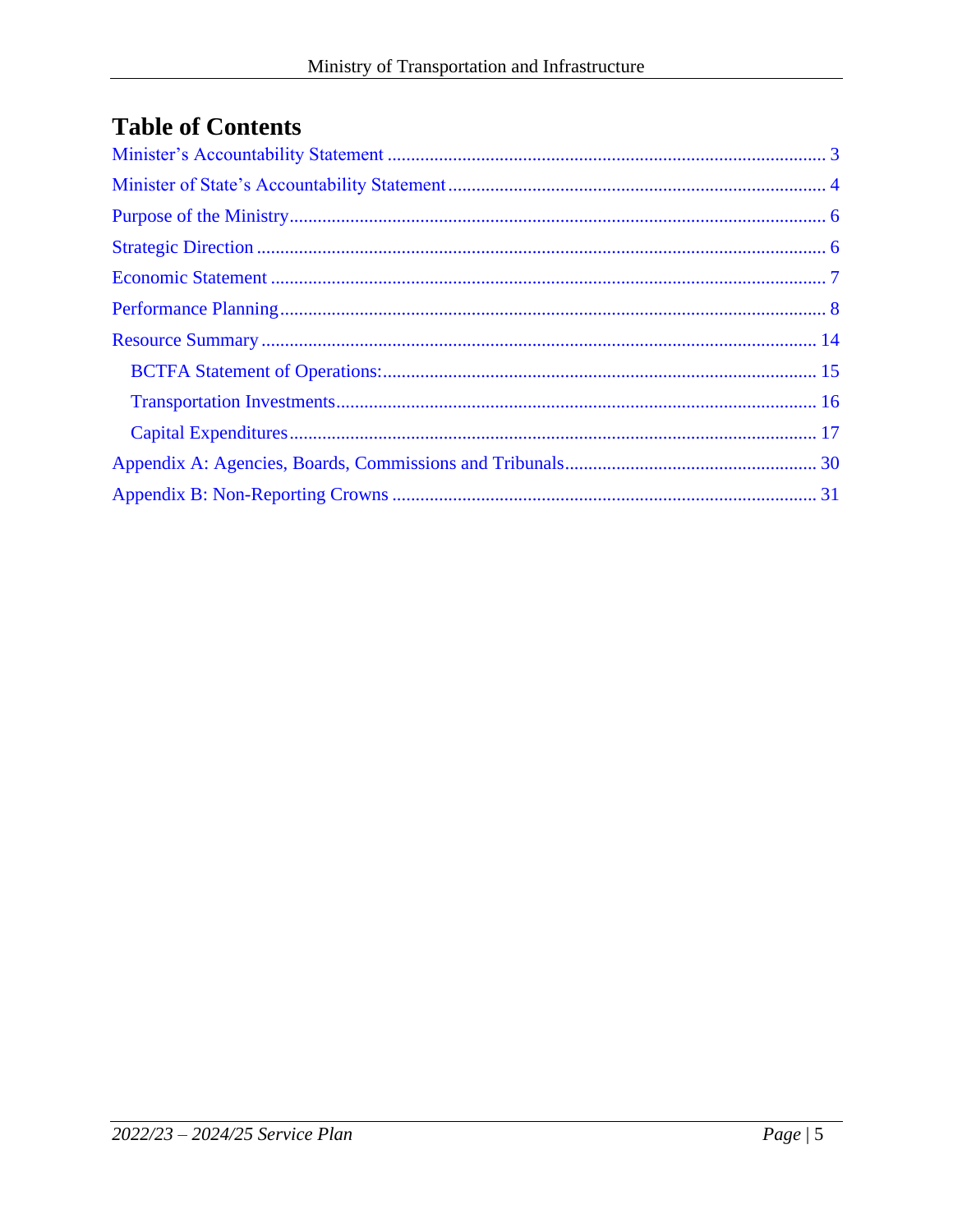# <span id="page-5-0"></span>**Purpose of the Ministry**

The Ministry of Transportation and Infrastructure plans transportation networks, provides transportation services and infrastructure, develops and implements transportation policies, and administers many related acts, regulations and federal-provincial funding programs. The Ministry strives to build and maintain a safe and reliable transportation system and provide affordable, efficient and accessible transportation options for all British Columbians. This work includes investing in road infrastructure, public transit, coastal and inland ferry service delivery, active transportation network improvements and other more socially and environmentally responsible modes of transportation, reducing transportation-related greenhouse gas emissions, and strengthening the economy through the movement of people and goods.

The Ministry invests in highway rehabilitation and side road improvements, which includes road resurfacing, bridge rehabilitation and replacement, seismic retrofits, intersection improvements and upgrades to smaller side roads to help connect communities.

Two provincial cost-sharing programs are also managed by the Ministry: the [British Columbia](https://www2.gov.bc.ca/gov/content/transportation/funding-engagement-permits/funding-grants/active-transportation-infrastructure-grants)  [Active Transportation Infrastructure Grant Program](https://www2.gov.bc.ca/gov/content/transportation/funding-engagement-permits/funding-grants/active-transportation-infrastructure-grants) and the [British Columbia Air Access](https://www2.gov.bc.ca/gov/content/transportation/funding-engagement-permits/funding-grants/aviation-infrastructure-funding)  [Program.](https://www2.gov.bc.ca/gov/content/transportation/funding-engagement-permits/funding-grants/aviation-infrastructure-funding) These programs help local communities invest in improvements to active transportation infrastructure and local airports respectively.

The Ministry is responsible for four Crown corporations: the [BC Transportation Financing](https://www2.gov.bc.ca/gov/content/transportation/transportation-reports-and-reference/ministry-reporting/bctfa)  [Authority](https://www2.gov.bc.ca/gov/content/transportation/transportation-reports-and-reference/ministry-reporting/bctfa) (BCTFA); [BC Railway Company](https://www2.gov.bc.ca/gov/content/transportation/transportation-reports-and-reference/ministry-reporting/bctfa/british-columbia-railway-company) (BCRC); [Transportation Investment Corporation](https://www.ticorp.ca/) (TI Corp); and [BC Transit.](https://www.bctransit.com/choose-transit-system)

# <span id="page-5-1"></span>**Strategic Direction**

In 2022/2023, the Government of British Columbia will continue its whole-of-government response to the COVID-19 pandemic with a focus on protecting the health, social and economic well-being of British Columbians. Building on our economic, environmental, and social strengths while looking to seize opportunities to improve outcomes for all British Columbians will be an important aspect of each ministry's work as we respond to COVID-19 and recover from devastating floods and wildfires. The policies, programs and projects developed over the course of this service plan period will align with the five foundational principles established by Government in 2020: putting people first; working toward lasting and meaningful reconciliation; supporting equity and anti-racism; ensuring a better future through fighting climate change and meeting our greenhouse gas reduction targets; and supporting a strong, sustainable economy that works for everyone.

This 2022/23 service plan outlines how the Ministry of Transportation and Infrastructure will support the government's priorities including the foundational principles listed above and selected action items identified in the November 2020 [Minister's Mandate Letter](https://www2.gov.bc.ca/assets/gov/government/ministries-organizations/premier-cabinet-mlas/minister-letter/fleming_mandate_2020.pdf) and [Minister of State for Infrastructure's Mandate Letter.](https://news.gov.bc.ca/files/TRAN-Ma-mandate.pdf)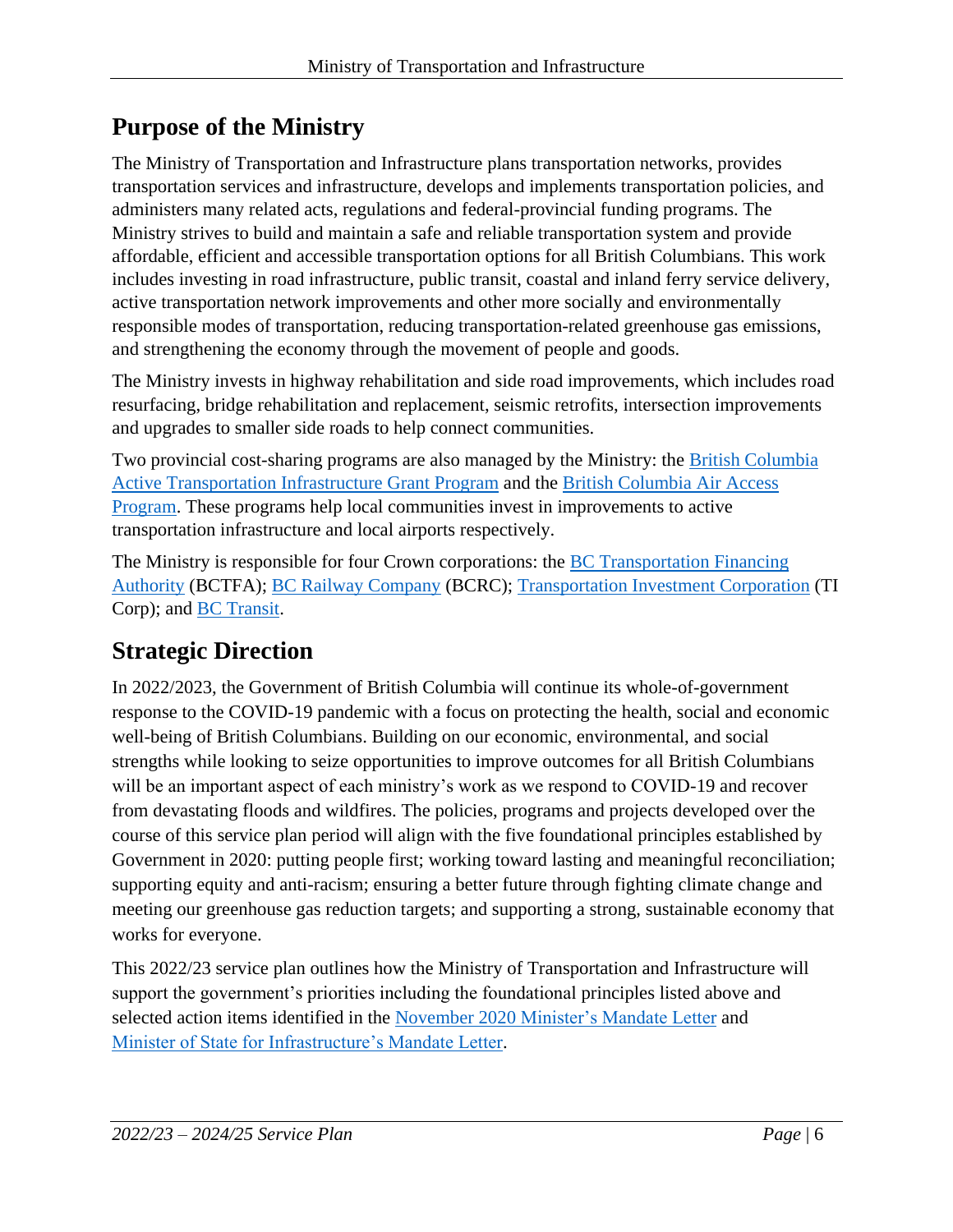# <span id="page-6-0"></span>**Economic Statement**

B.C.'s economy has rebounded from the impacts of the COVID-19 pandemic that began in 2020, despite significant pandemic variant and climate-related events. A strong health response, high vaccination rates, increased infrastructure investments and supports for British Columbians struggling through the pandemic has helped the province rebound. While the recovery has broadened over the past year, it remains uneven with sectors like tourism, hospitality and live recreation events not fully recovered. The path of the ongoing economic recovery in B.C. and its trading partners remains highly uncertain. However, rebuild efforts from the November 2021 floods are expected to provide some support to economic activity in the province. The Economic Forecast Council (EFC) estimates that B.C. real GDP expanded by 5.1 per cent in 2021 and expects growth of 4.2 per cent in 2022 and 2.7 per cent in 2023. Meanwhile for Canada, the EFC projects national real GDP growth of 4.1 per cent in 2022 and 2.8 per cent in 2023, following an estimated gain of 4.7 per cent in 2021. As such, B.C.'s economic growth is expected to be broadly in line with the national average in the coming years. The pandemic has increased risks to B.C.'s economic outlook, such as the emergence of further variants of concern, inflationary supply chain disruptions, extended travel restrictions, and the continued impact of the slower recovery in some sectors of the B.C. economy. Further risks include ongoing uncertainty regarding global trade policies, and lower commodity prices.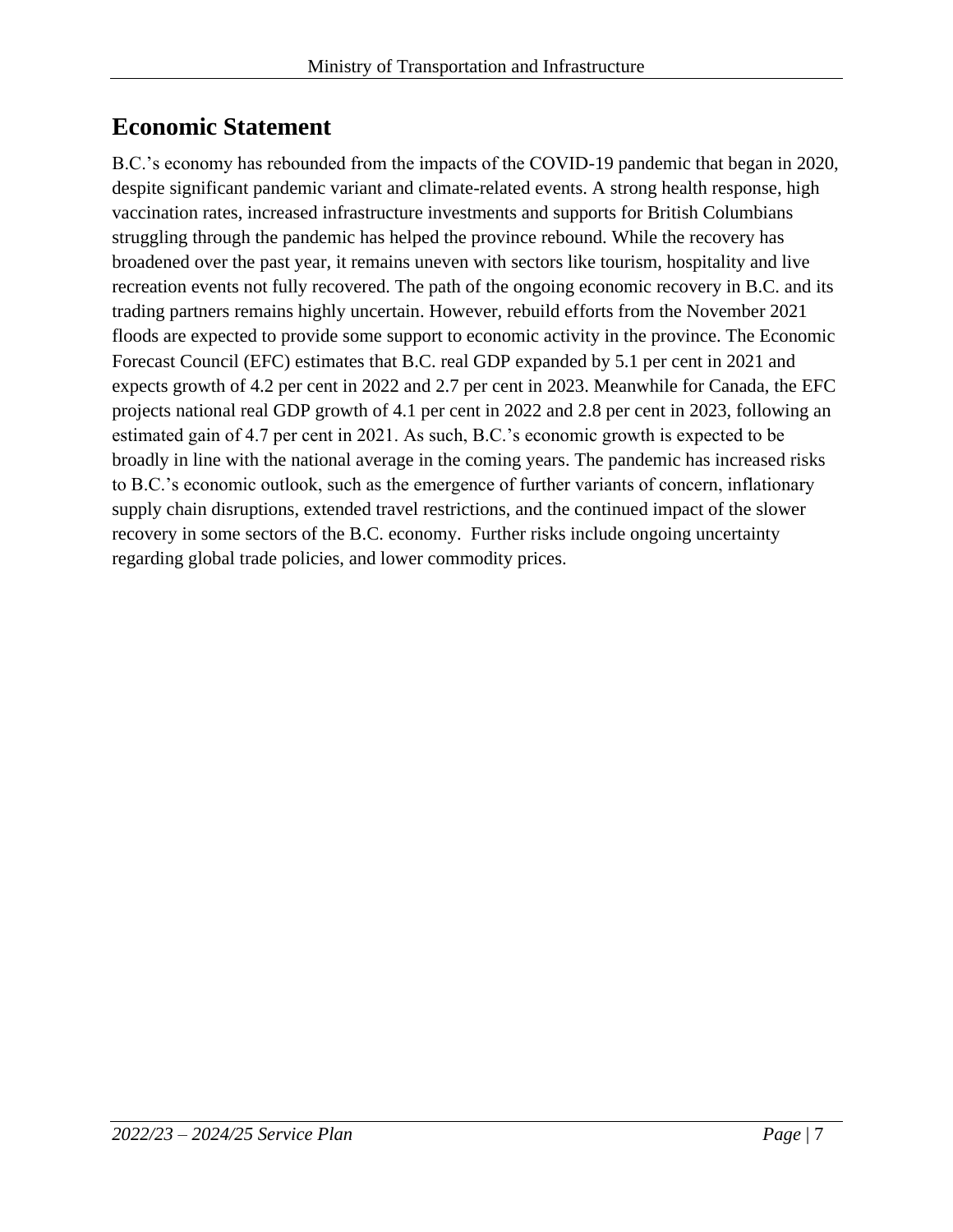# <span id="page-7-0"></span>**Performance Planning**

# **Goal 1: Invest in rural and urban infrastructure improvements that help build a strong, sustainable economy**

# **Objective 1.1: Use Provincial investment dollars effectively to complete priority projects on budget and on time**

# **Key Strategies**

- Lead infrastructure planning needs of rural and urban B.C., in partnership with other Provincial ministries to support local government's priority infrastructure projects.
- Develop strategic partnerships with federal and other local government agencies, communities and the private sector to invest in priority rehabilitation and improvement projects, including flood recovery efforts, that serve the best interest of British Columbians.
- Streamline consultation, tendering, and construction of infrastructure projects to ensure projects are delivered without unnecessary delays.
- Lead negotiations for the next round of federal-provincial infrastructure programs.
- Use innovative solutions and best practices to deliver the most cost-effective transportation investment plans.

| <b>Performance Measure</b>                                            | 2021/22         | 2022/23       | 2023/24       | 2024/25       |
|-----------------------------------------------------------------------|-----------------|---------------|---------------|---------------|
|                                                                       | <b>Forecast</b> | <b>Target</b> | <b>Target</b> | <b>Target</b> |
| 1.1 The percentage of projects that<br>meet their budget and schedule | 91.5%           | 91.5%         | 91.5%         | 91.5%         |

Data source: Ministry of Transportation and Infrastructure

# **Linking Performance Measure to Objective**

This performance measure reflects the goal of being cost-conscious and evaluates all Ministry capital construction and rehabilitation projects completed each year, within the overall Transportation Investment Plan. This performance measure allows the Ministry to assess how efficiently and effectively it delivers this large suite of projects, and the consistent target represents the ability to maintain a high level of achievement despite challenges and the broad range of projects included in the target. This enables continued investment in projects that benefit rural and urban British Columbians, including those listed in the Capital Expenditures section.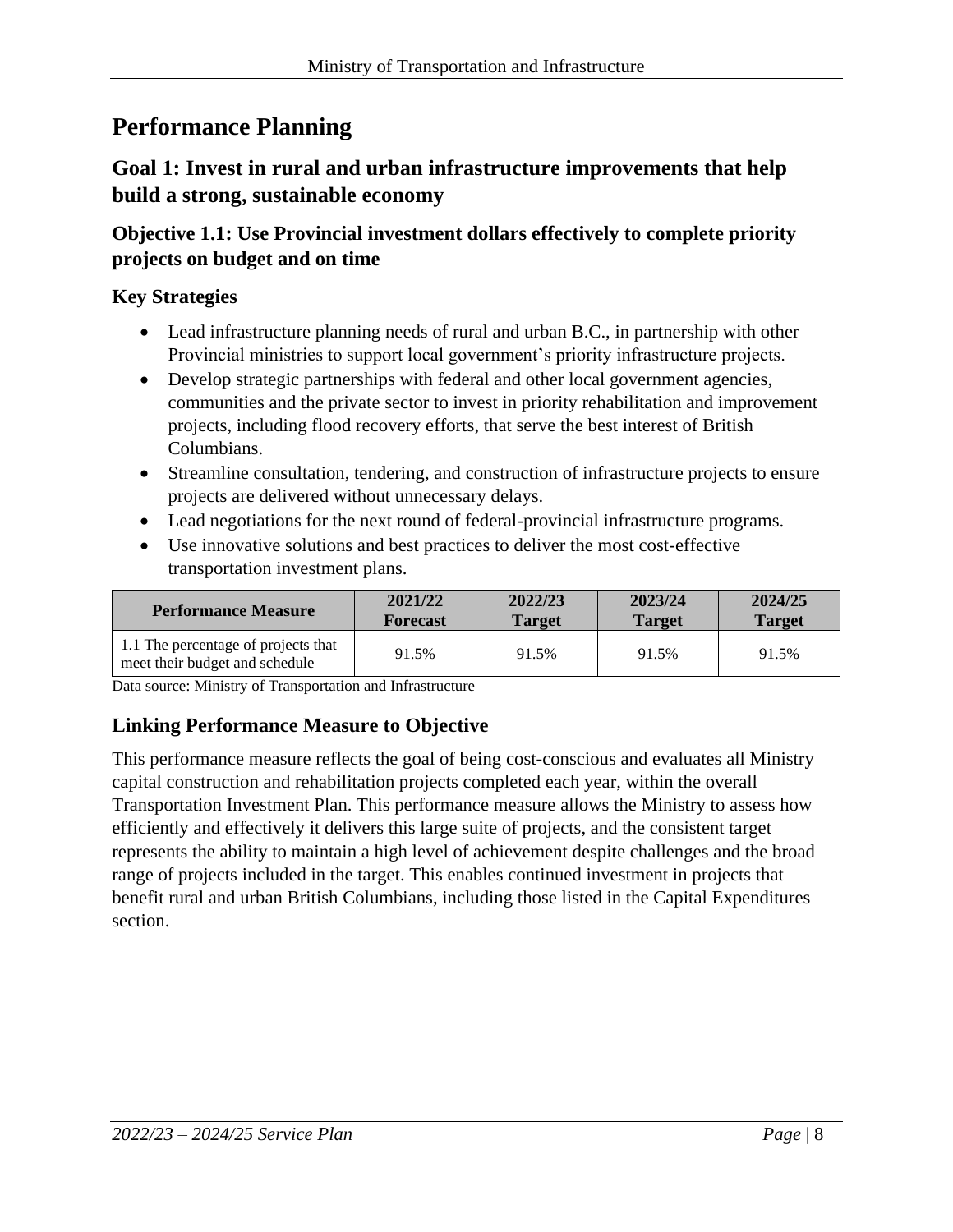# **Goal 2: Improve transportation network efficiency to provide British Columbians with safe and reliable access to the services they depend on**

# **Objective 2.1: Improve highway safety and reliability**

# **Key Strategies**

- Monitor highway safety and improve high-risk locations.
- Maximize highway safety and reliability through safety-focused enhancements and low-cost improvements.
- Work with public safety partners to identify areas for safety improvements.
- Examine highway safety and reliability issues, considering climate forecasts, seismic hazards and the adaptive capacity of transportation infrastructure.
- Enhance commercial vehicle safety and enforcement in B.C.

| <b>Performance Measure</b>                                                                                     | 2015-19               | 2021/22               | 2022/23             | 2023/24             | 2024/25             |
|----------------------------------------------------------------------------------------------------------------|-----------------------|-----------------------|---------------------|---------------------|---------------------|
|                                                                                                                | Baseline <sup>1</sup> | Forecast <sup>2</sup> | Target <sup>2</sup> | Target <sup>2</sup> | Target <sup>2</sup> |
| 2.1 Serious collision rate on<br>Provincial Highways (Collision per<br>Million Vehicle Kilometre) <sup>1</sup> | 0.155                 | 0.139                 | 0.135               | 0.132               | 0.129               |

Data source: The RCMP and ICBC

<sup>1</sup>The baseline value represents the serious collision rate for the five-year period of 2015 to 2019.

<sup>2</sup>The forecast and target are based on historical trends of the 5-year rolling average serious collision rate between 2011 and 2020.

# **Linking Performance Measure to Objective**

Targeted safety improvements, together with sound regulations/policy, ongoing monitoring and enforcement in cooperation with public safety partners, and the use of information systems and other technologies, creates a safer highway network with a reduced rate of serious crashes. The Ministry is committed to the safety and reliability of the transportation network to address areas of greatest need.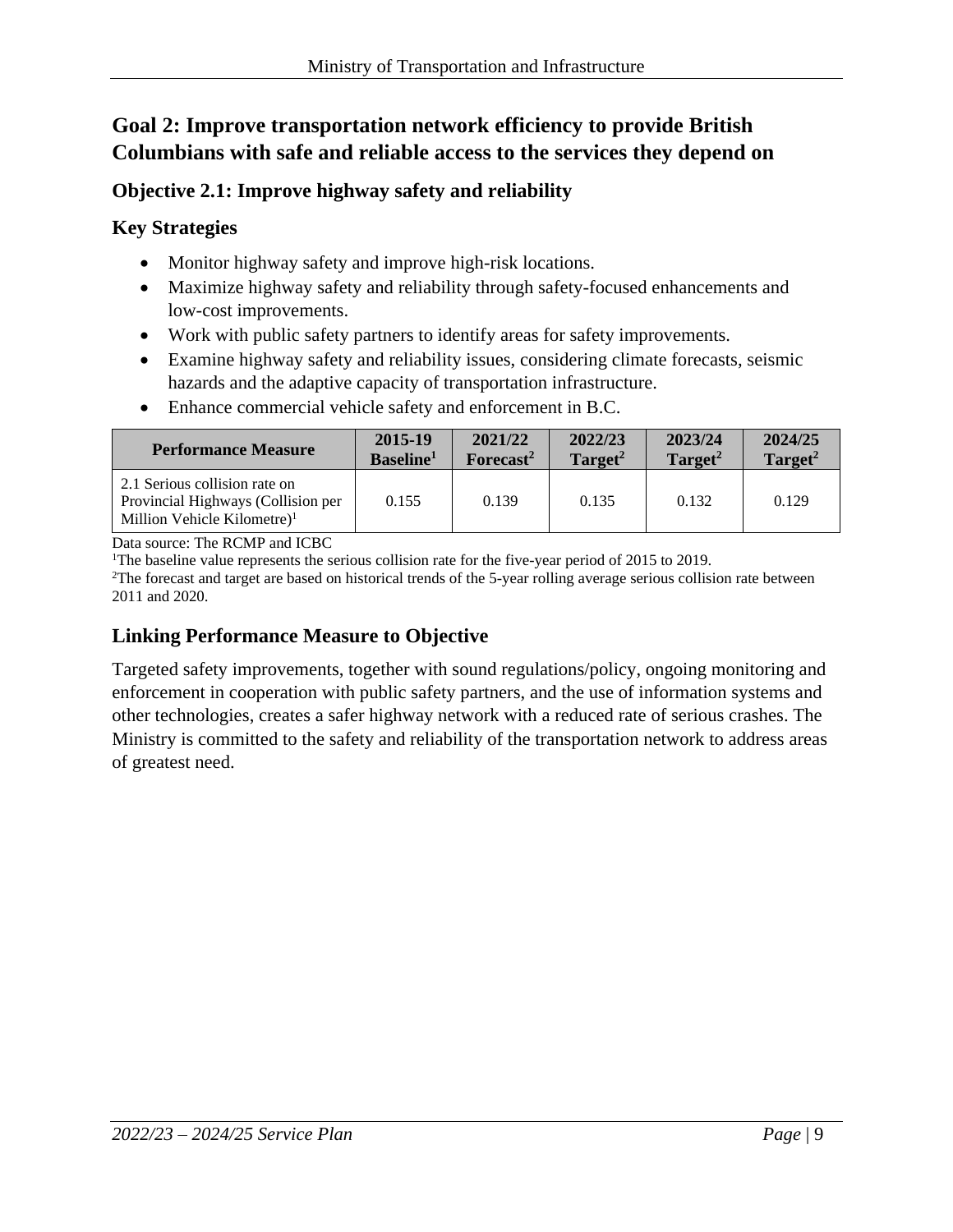# **Objective 2.2: Ensure a high standard of provincial highway rehabilitation and maintenance**

# **Key Strategies**

- Administer highway maintenance contracts and assess service delivery.
- Invest in the provincial highway system to maintain safety and efficiency and to mitigate the onset of deterioration and maximize the return on infrastructure investment.
- Systematically assess the condition of provincial infrastructure to determine priority in the annual resurfacing and structure rehabilitation and replacement programs.
- Integrate climate change and seismic resilience considerations into rehabilitation projects.

| <b>Performance Measure</b>                                                                        | 2021/22         | 2022/23       | 2023/24       | 2024/25       |
|---------------------------------------------------------------------------------------------------|-----------------|---------------|---------------|---------------|
|                                                                                                   | <b>Forecast</b> | <b>Target</b> | <b>Target</b> | <b>Target</b> |
| 2.2 Rating of Maintenance<br>Contractor performance using<br><b>Contractor Assessment Program</b> | 93%             | 93%           | 93%           | 93%           |

Data source: Ministry of Transportation and Infrastructure

# **Linking Performance Measure to Objective**

Ensuring the safety and reliability of the provincial highway system through a high standard of highway maintenance protects the safety of citizens in both rural and urban settings, reduces delays and closures and increases traveller confidence in our transportation network. Information about the [obligations of Maintenance Contractors](https://www2.gov.bc.ca/gov/content/transportation/transportation-infrastructure/contracting-to-transportation/highway-bridge-maintenance/highway-maintenance/agreement/specifications) is available on the Ministry's website.

Maintenance contracts were retendered over the last few years. The new maintenance contracts include increased standards, resulting in enhanced winter maintenance, expanded sweeping along cycling routes and more communication with the public regarding rapidly changing road conditions during severe weather events and other incidents affecting travel on B.C. roads.

The target of 93% indicates good performance from Maintenance Contractors and an indication of exceptional service delivery in exceeding contract specifications, working proactively, and promptly responding to emergencies. The target also indicates a contractor is proactively engaging and communicating with the public and local stakeholders.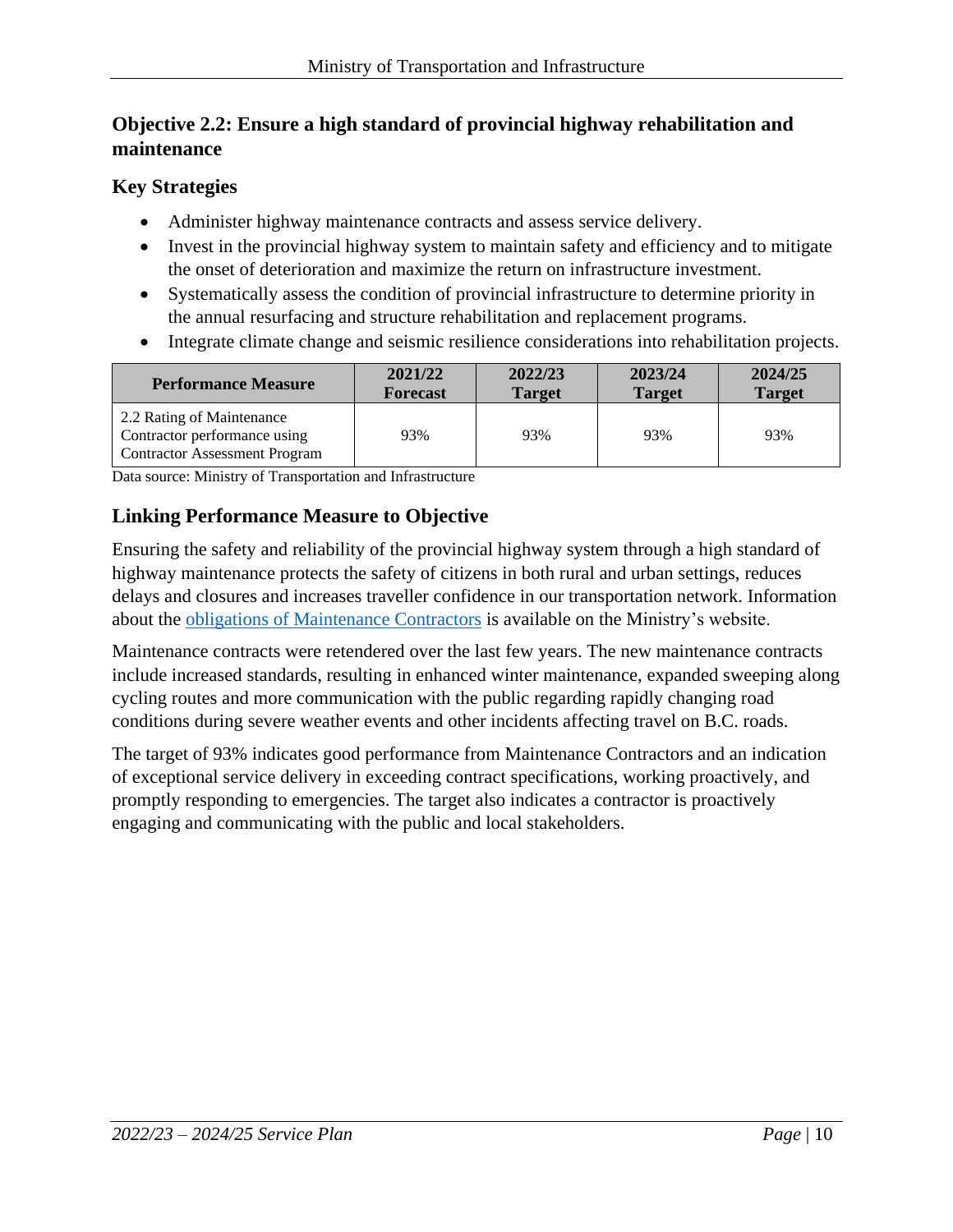# **Objective 2.3: Provide excellent service to all British Columbians**

# **Key Strategies**

- Communicate and engage efficiently and effectively with the Ministry's stakeholders.
- Undertake annual surveys to better understand expectations and levels of service.
- Evaluate survey results to determine how to enhance service and act on the findings.
- Ensure a GBA+ lens is applied to the planning of services and policies that impact Ministry stakeholders and the general public.

| <b>Performance Measure</b>                                                                                                   | 2021/22         | 2022/23       | 2023/24       | 2024/25       |
|------------------------------------------------------------------------------------------------------------------------------|-----------------|---------------|---------------|---------------|
|                                                                                                                              | <b>Forecast</b> | <b>Target</b> | <b>Target</b> | <b>Target</b> |
| 2.3 Survey of stakeholder and<br>citizen satisfaction with Ministry<br>services and processes, rated on a<br>scale of 1 to 5 | 4.1             | 4.1           | 4.1           | 4.1           |

Data source: The Ministry's survey is based on the Common Measurement Tool, a survey framework designed by the Institute for Citizen Centered Service to be administered by public sector organizations to facilitate the measurement of citizen satisfaction.

# **Linking Performance Measure to Objective**

Providing British Columbians with easy access to services, while ensuring these services are efficient and effective, contributes to a better quality of life, supports industry and the local economy. The enduring targets represent the Ministry's ability to consistently deliver high quality service.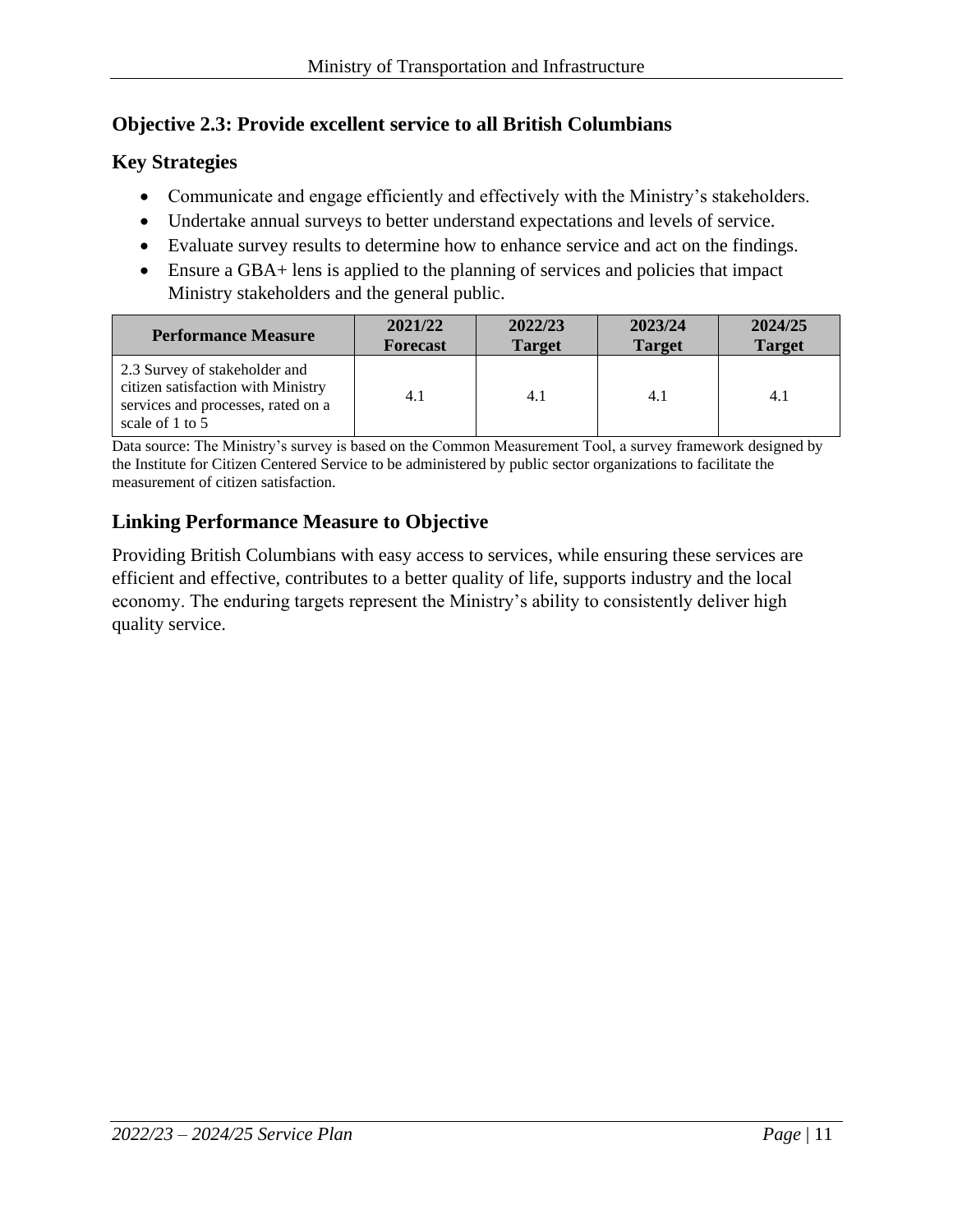# **Goal 3: Invest in transportation options that enhance network efficiency and support climate change objectives**

# **Objective 3.1: Support local economies and communities through the continued development of a multi-modal transportation system**

# **Key Strategies**

- In partnership with other levels of government and Indigenous communities, expand public transit (including bus service and rapid transit) and support the planning and development of key transit projects, while ensuring service is affordable and accessible.
- Work with the Minister responsible for TransLink to integrate TransLink and BC Transit services.
- In collaboration with the Ministry of Municipal Affairs, encourage compact and mixed land-use around transit stations and along transit corridors through policy and funding agreements, and lead work on the Integrated Transportation and Development Strategy.
- Implement intelligent transportation systems to manage traffic and congestion, reduce idling, and enable improved transit service.
- Expand the use of HOV lanes and transit priority measures.

| <b>Performance Measure</b>                       | 2021/22         | 2022/23       | 2023/24       | 2024/25       |
|--------------------------------------------------|-----------------|---------------|---------------|---------------|
|                                                  | <b>Forecast</b> | <b>Target</b> | <b>Target</b> | <b>Target</b> |
| 3.1 Annual public transit ridership<br>in $B.C.$ | 165 million     | 246 million   | 267 million   | 270 million   |

Data source: Ministry of Transportation and Infrastructure, and BC Transit and TransLink ridership forecasts.

# **Linking Performance Measure to Objective**

Increased use of public transit (higher ridership) supports growth of local economies and helps to reduce greenhouse gas emissions generated by motor vehicles. Public transit improves the effectiveness of the transportation network by opening up capacity, diminishing the carbon footprint and providing a lower cost transportation alternative for people getting to work, school and services. Provincial transit ridership levels are gradually recovering from substantial declines in 2020/21 due to impacts of the COVID-19 pandemic. As of December 2021, total ridership for BC Transit and TransLink has recovered to over 60 percent of pre-pandemic levels, reflecting improving economic activity, post-secondary institutions returning to in-person classes, more people returning to their workplaces, and other factors. Ridership levels are forecast to continue rebuilding gradually over the service plan period, supporting reduction of greenhouse gas emissions from the transportation sector - a priority for Government under its [CleanBC:](https://cleanbc.gov.bc.ca/)  [Roadmap 2030](https://cleanbc.gov.bc.ca/) strategy.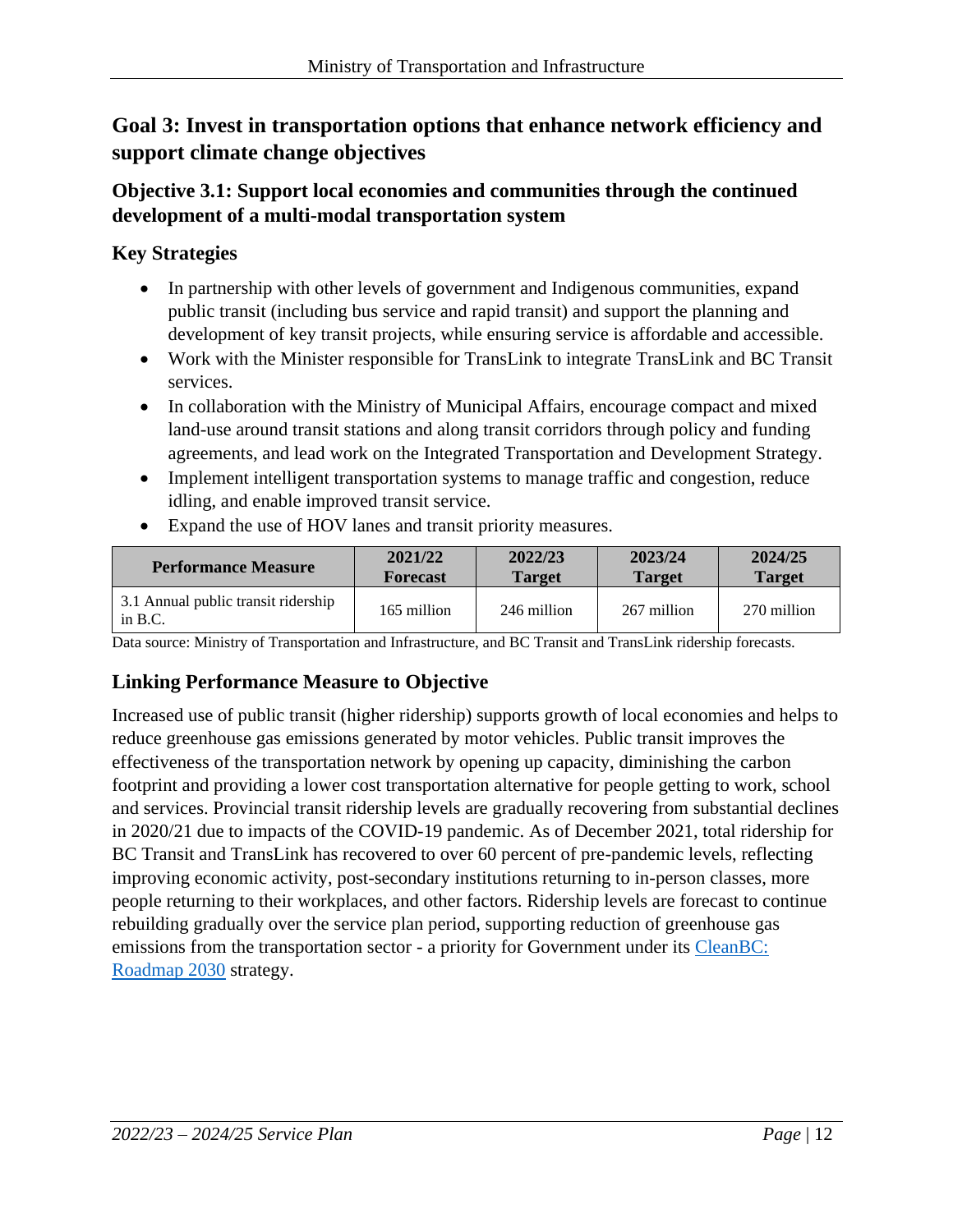# **Objective 3.2: Reduce greenhouse gas emissions from the transportation sector**

# **Key Strategies**

- Shift to more efficient and lower-carbon emitting modes of transportation, and cleaner fuels such as hydrogen and electricity, and pursue pilot projects that explore new transportation technologies including electric kick scooters.
- Implement CleanBC transportation initiatives like the electrification of the provincial inland ferry fleet and the implementation of Move. Commute. Connect., the provincial active transportation strategy.
- Support the adoption of zero emission vehicles (ZEVs) by contributing to a provincial network of EV charging stations, so that ZEV drivers can feel confident travelling throughout B.C.
- Continue to work with the public transit agencies as they transition to low carbon fleets through [BC Transit's Low Carbon Fleet Program](https://www.bctransit.com/victoria/news?nid=1529705248190) and TransLink's Low Carbon Fleet Strategy, and support TransLink's other climate action initiatives for Metro Vancouver captured in the agency's new 30-year Regional Transportation Strategy, Transport 2050.
- To reduce greenhouse gas (GHG) emissions from the commercial transportation sector, continue to invest in the Heavy-duty Vehicle Efficiency Program, reduce permit wait times, increase the use of weigh in motion technology at inspection stations, build rail grade separations, and improve rural road infrastructure.

| <b>Performance Measure</b>                                                                   | 2021/22         | 2022/23       | 2023/24       | 2024/25       |
|----------------------------------------------------------------------------------------------|-----------------|---------------|---------------|---------------|
|                                                                                              | <b>Forecast</b> | <b>Target</b> | <b>Target</b> | <b>Target</b> |
| 3.2 Number of locations with<br>public EV charging installed or<br>supported by the Ministry | 26              | 30            | 34            | 38            |

Data source: Ministry of Transportation and Infrastructure

# **Linking Performance Measure to Objective**

Promoting the use of zero-emission vehicles (ZEVs), including EVs and other lower-carbon emitting transportation options, contributes to the overall health of our communities by reducing greenhouse gas emissions generated by motor vehicles. Tracking the number of EV charging stations along provincial highways and in rest areas provides a measure of the effectiveness of the EV charging station network. A robust charging network accelerates EV adoption in the province and EV use for inter-community trips. Because it is not always easy to get access to electric power in remote areas of B.C., future targets for this measure can be unpredictable and may change from year-to-year. The Ministry continues to research off-grid options to expand the province's EV charging network.

Strong communities and economies are integral to continued provincial prosperity. Through the development of multi modal transportation network, the Ministry is supporting economic innovation and community health.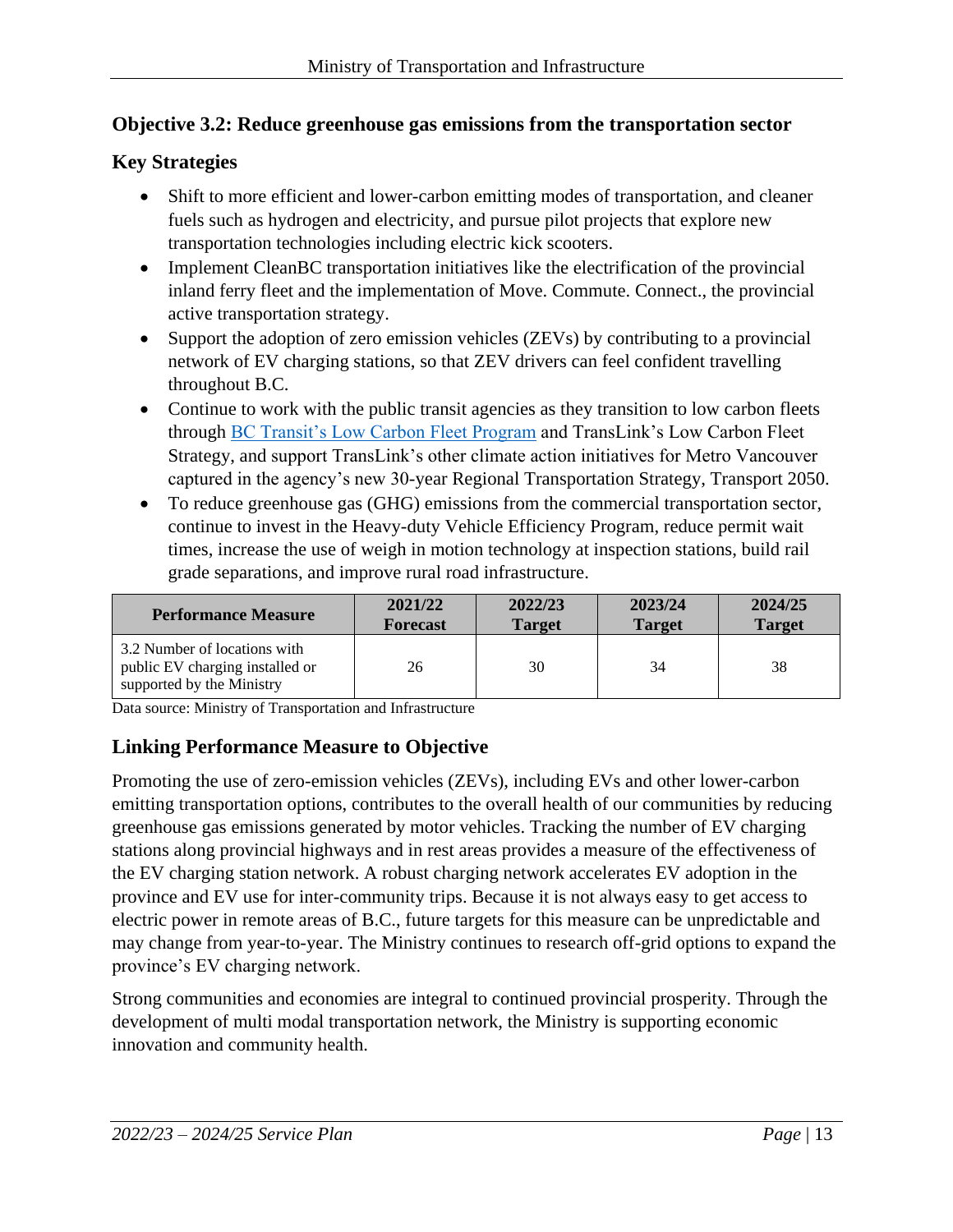# <span id="page-13-0"></span>**Resource Summary**

| <b>Core Business Area</b>                                                | 2021/22<br><b>Restated</b><br>Estimates <sup>1</sup> | 2022/23<br>Estimates <sup>2</sup> | 2023/24<br><b>Plan</b> | 2024/25<br>Plan |  |  |  |  |
|--------------------------------------------------------------------------|------------------------------------------------------|-----------------------------------|------------------------|-----------------|--|--|--|--|
| Operating Expenses $(\$000)^3$                                           |                                                      |                                   |                        |                 |  |  |  |  |
| Transportation and Infrastructure<br>Improvements                        | 16,497                                               | 29,586                            | 29,586                 | 26,986          |  |  |  |  |
| Public Transportation <sup>4</sup>                                       | 327,986                                              | 344,247                           | 344,300                | 343,689         |  |  |  |  |
| <b>Highway Operations</b>                                                | 550,680                                              | 561,180                           | 561,180                | 561,180         |  |  |  |  |
| Commercial Transportation<br>Regulation                                  | 3,059                                                | 3,059                             | 3,059                  | 3,059           |  |  |  |  |
| <b>Executive and Support Services</b>                                    | 17,900                                               | 17,908                            | 17,923                 | 17,923          |  |  |  |  |
| <b>Total</b>                                                             | 916,122                                              | 955,980                           | 956,048                | 952,837         |  |  |  |  |
| <b>Ministry Capital Expenditures (Consolidated Revenue Fund) (\$000)</b> |                                                      |                                   |                        |                 |  |  |  |  |
| <b>Highway Operations</b>                                                | 3,506                                                | 5,005                             | 4,373                  | 4,373           |  |  |  |  |
| <b>Total</b>                                                             | 3,506                                                | 5,005                             | 4,373                  | 4,373           |  |  |  |  |

<sup>1</sup> For comparative purposes, the amounts shown for 2021/22 have been restated to be consistent with the presentation of the 2022/23 Estimates.

<sup>2</sup> Further information on program funding and vote recoveries is available in the **Estimates and Supplement to the** [Estimates.](http://www.bcbudget.gov.bc.ca/2013_June_Update/default.htm)

<sup>3</sup> Operating expenses are reported net of funding from external sources, primarily the BC Transportation Financing Authority.

<sup>4</sup>Public Transportation operating expenses include government contributions towards public transit and coastal ferry services.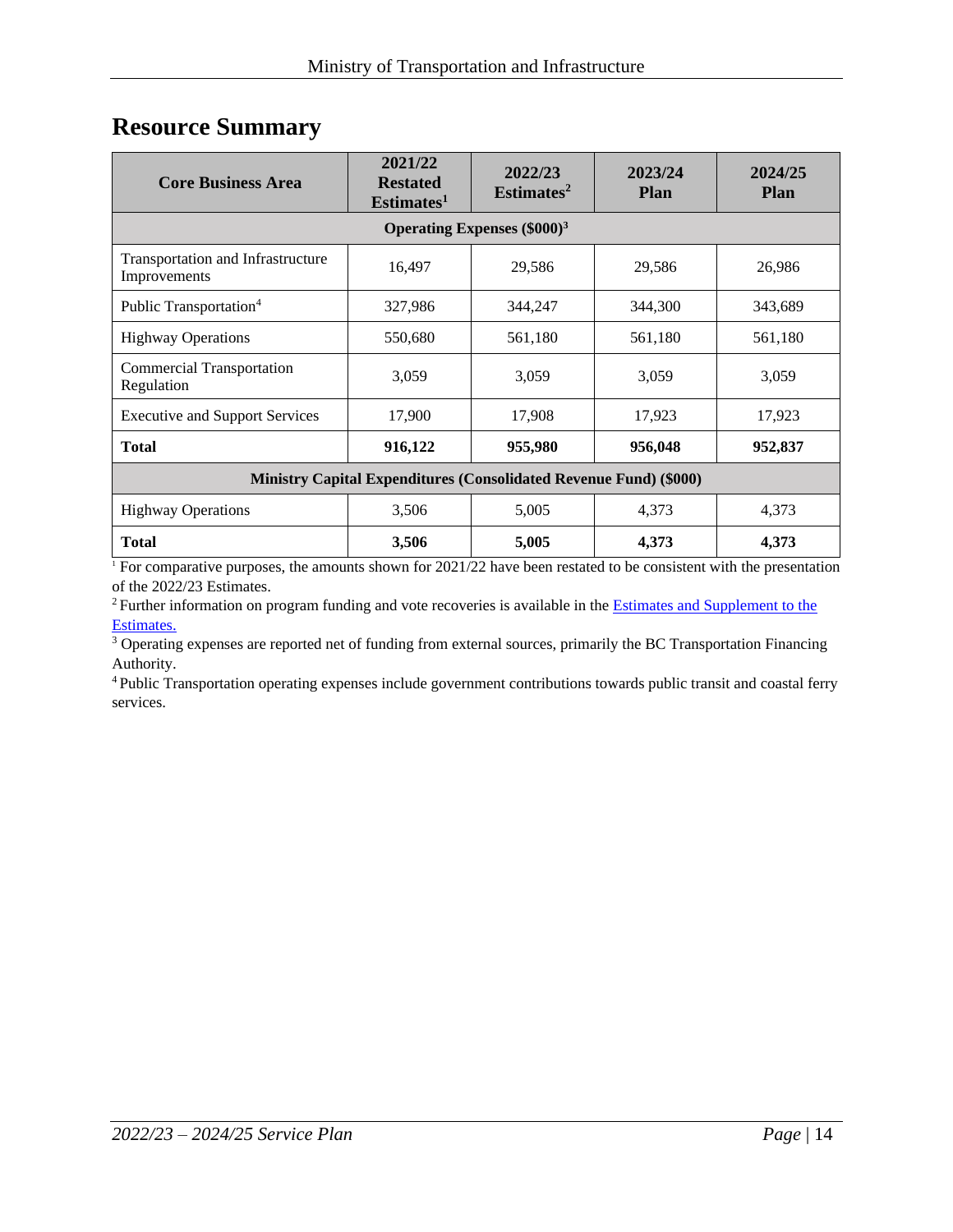|                                                     | 2021/22<br><b>Forecast</b>  | 2022/23<br><b>Budget</b> | 2023/24<br>Plan | 2024/25<br>Plan |  |  |  |  |
|-----------------------------------------------------|-----------------------------|--------------------------|-----------------|-----------------|--|--|--|--|
|                                                     | Revenue (\$000)             |                          |                 |                 |  |  |  |  |
|                                                     | 467,000                     | 474,000                  | 477,000         | 480,000         |  |  |  |  |
| Amortization of deferred contributions <sup>2</sup> | 172,175                     | 171,026                  | 168,494         | 170,434         |  |  |  |  |
|                                                     | 32,823                      | 37,484                   | 32,492          | 27,646          |  |  |  |  |
|                                                     | 671,998                     | 682,510                  | 677,986         | 678,080         |  |  |  |  |
|                                                     | <b>Expenditures</b> (\$000) |                          |                 |                 |  |  |  |  |
|                                                     | 741,526                     | 782,990                  | 706,341         | 831,469         |  |  |  |  |
|                                                     | 137,470                     | 182,493                  | 228,781         | 225,612         |  |  |  |  |
|                                                     | 24,752                      | 24,123                   | 24,042          | 23,985          |  |  |  |  |
|                                                     | 143,132                     | 152,501                  | 159,383         | 153,382         |  |  |  |  |
|                                                     | 413,118                     | 463,403                  | 559,439         | 668,632         |  |  |  |  |
|                                                     | 1,459,998                   | 1,605,510                | 1,677,986       | 1,903,080       |  |  |  |  |
| <b>Net Loss (\$000)</b>                             |                             |                          |                 |                 |  |  |  |  |
|                                                     | (788,000)                   | (923,000)                | (1,000,000)     | (1,225,000)     |  |  |  |  |

# <span id="page-14-0"></span>**BCTFA Statement of Operations:**

<sup>1</sup>Tax revenue includes 6.75 cents per litre motor fuel tax and a provincial sales tax on short-term car rental of \$1.50 per day. <sup>2</sup>Contributions towards capital assets are deferred and amortized to income at the same rate as the related highway infrastructure is amortized to expense.

<sup>3</sup>Other operating revenue includes property sales, rental revenues, grants from the Province and revenue from subsidiaries. 4 Interest on borrowing used to finance construction work in progress is capitalized. Upon substantial completion, related interest costs are expensed.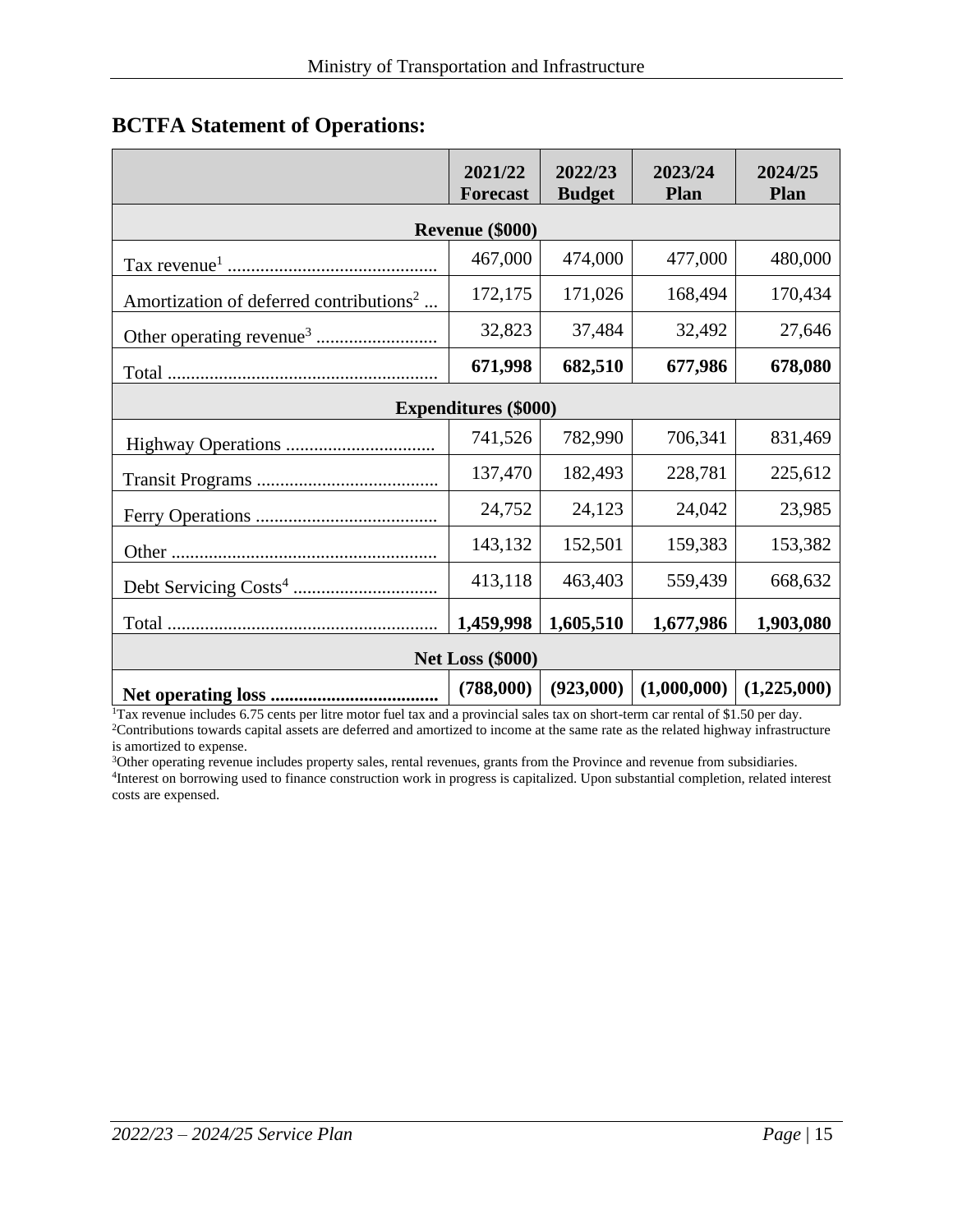# <span id="page-15-0"></span>**Transportation Investments**

| (\$ millions)                                                                               | 2022/23<br><b>Budget</b> | 2023/24<br>Plan | 2024/25<br>Plan | <b>Total</b> |  |  |  |  |
|---------------------------------------------------------------------------------------------|--------------------------|-----------------|-----------------|--------------|--|--|--|--|
| <b>Provincial Investments:</b>                                                              |                          |                 |                 |              |  |  |  |  |
| Highway Corridor Rehabilitation                                                             | 343                      | 232             | 233             | 808          |  |  |  |  |
| Side Road Improvements                                                                      | 183                      | 119             | 122             | 424          |  |  |  |  |
| Pattullo Bridge Replacement                                                                 | 300                      | 206             | 191             | 697          |  |  |  |  |
| Highway 99 Tunnel Program                                                                   | 91                       | 149             | 318             | 558          |  |  |  |  |
| Highway 1 to Alberta Border                                                                 | 283                      | 277             | 172             | 732          |  |  |  |  |
| Broadway Subway                                                                             | 411                      | 374             | 136             | 921          |  |  |  |  |
| Transit Infrastructure <sup>1</sup>                                                         | 290                      | 442             | 316             | 1,048        |  |  |  |  |
| Transportation and Trade Network Reliability                                                | 420                      | 397             | 218             | 1,035        |  |  |  |  |
| <b>Safety Improvements</b>                                                                  | 42                       | 30              | 30              | 102          |  |  |  |  |
| Community and other programs                                                                | 13                       | 26              | 19              | 58           |  |  |  |  |
| <b>Total Provincial Transportation Investments</b>                                          | 2,376                    | 2,252           | 1,755           | 6,383        |  |  |  |  |
| <b>Investments funded through contributions from Federal Government and Other Partners:</b> |                          |                 |                 |              |  |  |  |  |
| <b>Contributions from all partners</b>                                                      | 551                      | 521             | 590             | 1,662        |  |  |  |  |
| <b>Total Investments in Transportation Infrastructure<sup>2</sup></b>                       | 2,927                    | 2,773           | 2,345           | 8,045        |  |  |  |  |

<sup>1</sup>Includes notional funding for Surrey-Langley SkyTrain that remains subject to Treasury Board project approval. <sup>2</sup>Total investments include operating and capital spending.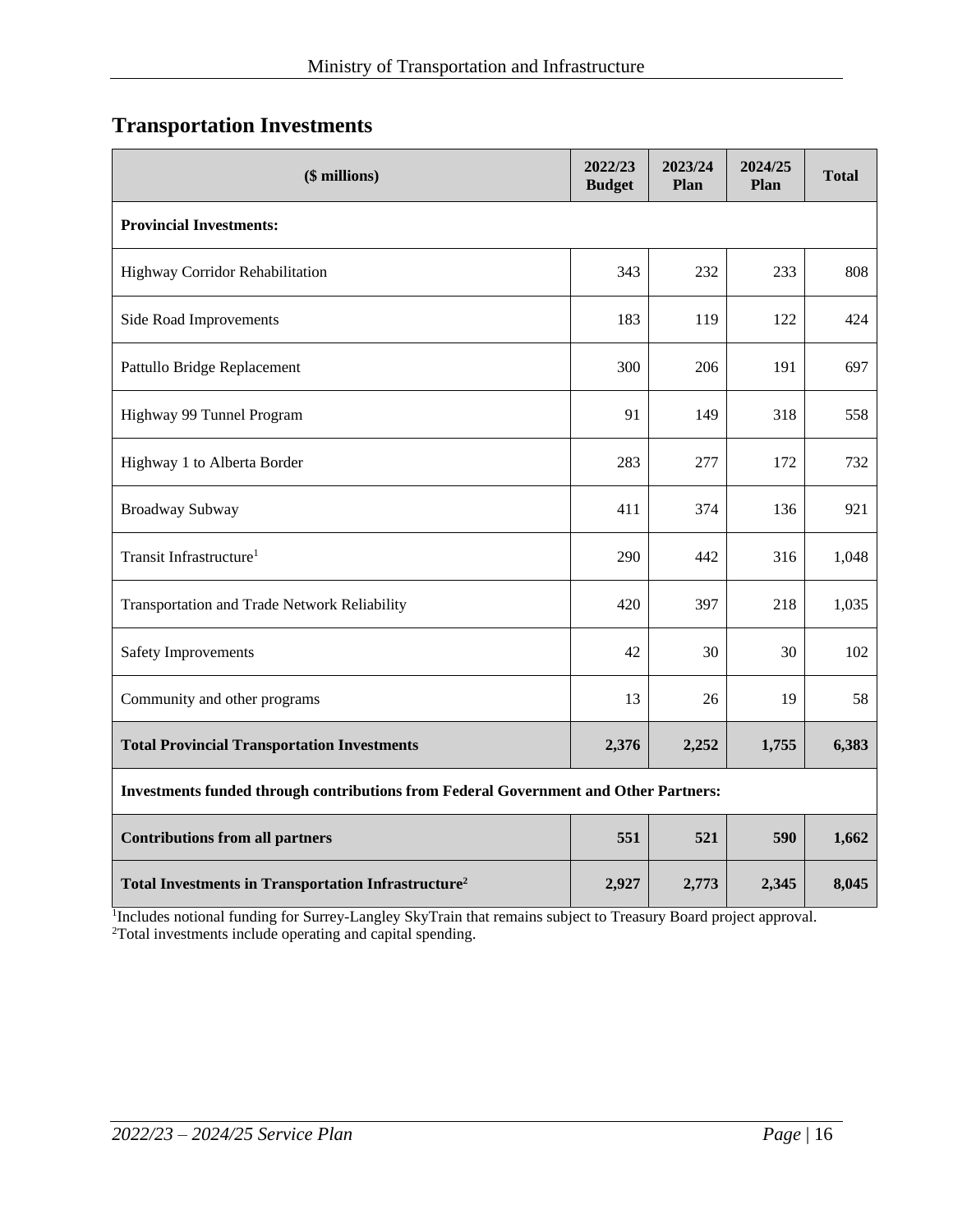# <span id="page-16-0"></span>**Capital Expenditures**

|                                                                                                                                                                                                                                                                                                                                                                                                 | <b>Major Capital Projects (over \$50 million)</b>                                                                                                                                                                                                                                              | <b>Targeted</b><br><b>Year of</b><br>Completion | Project<br><b>Cost to</b><br>Dec 31,<br>$2021$ (\$m) | <b>Estimated</b><br><b>Cost to</b><br><b>Complete</b><br>\$m\$ | <b>Approved</b><br><b>Anticipated</b><br><b>Total Cost</b><br>\$m\$ |  |
|-------------------------------------------------------------------------------------------------------------------------------------------------------------------------------------------------------------------------------------------------------------------------------------------------------------------------------------------------------------------------------------------------|------------------------------------------------------------------------------------------------------------------------------------------------------------------------------------------------------------------------------------------------------------------------------------------------|-------------------------------------------------|------------------------------------------------------|----------------------------------------------------------------|---------------------------------------------------------------------|--|
| Improvements                                                                                                                                                                                                                                                                                                                                                                                    | Highway 91 - Alex Fraser Bridge Capacity                                                                                                                                                                                                                                                       | 2019                                            | 66                                                   | 4                                                              | 70                                                                  |  |
| <b>Objective:</b> Implement a counter-flow system during peak travel times through the addition of a seventh lane, a<br>moveable barrier system and a delay time information system.                                                                                                                                                                                                            |                                                                                                                                                                                                                                                                                                |                                                 |                                                      |                                                                |                                                                     |  |
| Costs: The estimated cost is \$70 million. The Government of Canada is contributing half of eligible costs up to a<br>maximum of \$33 million under the National and Regional Priorities of the new Building Canada Fund. The<br>Project completed in 2020. The asset has been put into service and only trailing costs remain.                                                                 |                                                                                                                                                                                                                                                                                                |                                                 |                                                      |                                                                |                                                                     |  |
| <b>Benefits:</b>                                                                                                                                                                                                                                                                                                                                                                                |                                                                                                                                                                                                                                                                                                |                                                 |                                                      |                                                                |                                                                     |  |
|                                                                                                                                                                                                                                                                                                                                                                                                 | Improve traffic capacity and reduce travel time delays for commuters and goods movement during peak<br>times.                                                                                                                                                                                  |                                                 |                                                      |                                                                |                                                                     |  |
|                                                                                                                                                                                                                                                                                                                                                                                                 | Respond to community and local government concerns.                                                                                                                                                                                                                                            |                                                 |                                                      |                                                                |                                                                     |  |
| <b>Risks:</b>                                                                                                                                                                                                                                                                                                                                                                                   |                                                                                                                                                                                                                                                                                                |                                                 |                                                      |                                                                |                                                                     |  |
|                                                                                                                                                                                                                                                                                                                                                                                                 | This project is substantially complete. No significant risks remain.                                                                                                                                                                                                                           |                                                 |                                                      |                                                                |                                                                     |  |
| <b>Check</b>                                                                                                                                                                                                                                                                                                                                                                                    | Highway 1 – Illecillewaet Four-Laning and Brake                                                                                                                                                                                                                                                | 2021                                            | 71                                                   | 14                                                             | 85                                                                  |  |
|                                                                                                                                                                                                                                                                                                                                                                                                 | <b>Objective:</b> This portion of the Highway 1 Kamloops to Alberta program involved expanding the existing brake<br>check area and four-laning a two-kilometre section of Highway 1, 42 kilometres east of Revelstoke. Construction<br>was completed in November, 2021. The project included: |                                                 |                                                      |                                                                |                                                                     |  |
|                                                                                                                                                                                                                                                                                                                                                                                                 | Expansion of the existing brake check area to accommodate 15 trucks                                                                                                                                                                                                                            |                                                 |                                                      |                                                                |                                                                     |  |
|                                                                                                                                                                                                                                                                                                                                                                                                 | Four-laning of two kilometres to increase vehicle storage during winter closures and to improve passing<br>opportunities year round                                                                                                                                                            |                                                 |                                                      |                                                                |                                                                     |  |
|                                                                                                                                                                                                                                                                                                                                                                                                 | Acceleration and deceleration lanes for the brake check                                                                                                                                                                                                                                        |                                                 |                                                      |                                                                |                                                                     |  |
|                                                                                                                                                                                                                                                                                                                                                                                                 | Improved geometrics to 100 km/h design standard                                                                                                                                                                                                                                                |                                                 |                                                      |                                                                |                                                                     |  |
|                                                                                                                                                                                                                                                                                                                                                                                                 | Turn-around to enable trucks and cars to choose an alternative route                                                                                                                                                                                                                           |                                                 |                                                      |                                                                |                                                                     |  |
| Costs: The gross project cost is \$85.22M with a contribution of \$15.5M from the Government of Canada under<br>the Provincial-Territorial Infrastructure Component of the New Building Canada Fund, bringing the provincial<br>net cost to \$69.72M. The estimated total project cost includes engineering, construction, First Nations<br>consultation, environmental and project management. |                                                                                                                                                                                                                                                                                                |                                                 |                                                      |                                                                |                                                                     |  |
| <b>Benefits:</b>                                                                                                                                                                                                                                                                                                                                                                                |                                                                                                                                                                                                                                                                                                |                                                 |                                                      |                                                                |                                                                     |  |
|                                                                                                                                                                                                                                                                                                                                                                                                 | Improve safety, mobility, reliability and efficiency for users of this highway section, which include<br>commercial transporters, tourists, local residents and general interprovincial and regional travellers.                                                                               |                                                 |                                                      |                                                                |                                                                     |  |
|                                                                                                                                                                                                                                                                                                                                                                                                 | Improve travel speeds and relieved congestion, which will reduce driver frustration and improve safety.                                                                                                                                                                                        |                                                 |                                                      |                                                                |                                                                     |  |
|                                                                                                                                                                                                                                                                                                                                                                                                 | Improve capacity and safety for queued vehicles and reduced traveller delay due to highway closures<br>during winter storm and avalanche control events.                                                                                                                                       |                                                 |                                                      |                                                                |                                                                     |  |
|                                                                                                                                                                                                                                                                                                                                                                                                 | Improve brake check safety and capacity.                                                                                                                                                                                                                                                       |                                                 |                                                      |                                                                |                                                                     |  |
|                                                                                                                                                                                                                                                                                                                                                                                                 | Provide an opportunity for vehicles to safely turn around in the event of extended highway closures.                                                                                                                                                                                           |                                                 |                                                      |                                                                |                                                                     |  |
|                                                                                                                                                                                                                                                                                                                                                                                                 | Improve rural highway passing capability and safety.                                                                                                                                                                                                                                           |                                                 |                                                      |                                                                |                                                                     |  |
| <b>Risks:</b>                                                                                                                                                                                                                                                                                                                                                                                   |                                                                                                                                                                                                                                                                                                |                                                 |                                                      |                                                                |                                                                     |  |
|                                                                                                                                                                                                                                                                                                                                                                                                 | This project is substantially complete. No significant risks remain.                                                                                                                                                                                                                           |                                                 |                                                      |                                                                |                                                                     |  |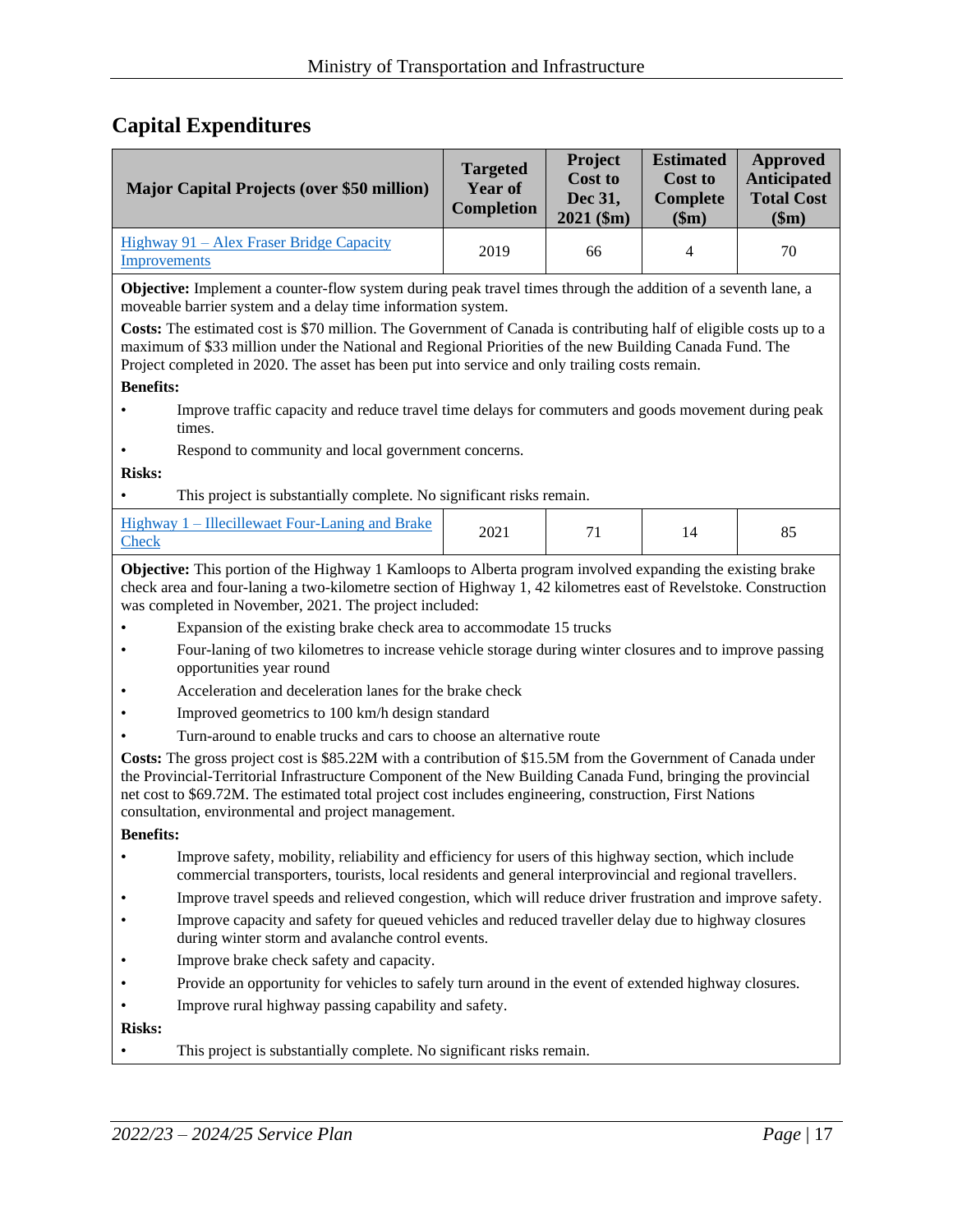|                                                                                                                                                                                                                                                                                                                                                                                                                                                                                                                                                                                          | <b>Major Capital Projects (over \$50 million)</b>                                                                                                                                                                                                                                                 | <b>Targeted</b><br>Year of<br>Completion | Project<br><b>Cost to</b><br>Dec 31,<br>$2021$ (\$m) | <b>Estimated</b><br><b>Cost to</b><br><b>Complete</b><br>\$m\$ | <b>Approved</b><br><b>Anticipated</b><br><b>Total Cost</b><br>\$m\$ |  |  |
|------------------------------------------------------------------------------------------------------------------------------------------------------------------------------------------------------------------------------------------------------------------------------------------------------------------------------------------------------------------------------------------------------------------------------------------------------------------------------------------------------------------------------------------------------------------------------------------|---------------------------------------------------------------------------------------------------------------------------------------------------------------------------------------------------------------------------------------------------------------------------------------------------|------------------------------------------|------------------------------------------------------|----------------------------------------------------------------|---------------------------------------------------------------------|--|--|
| 2021<br>25<br>198<br>Highway 1 - Lower Lynn Corridor Improvements<br>173                                                                                                                                                                                                                                                                                                                                                                                                                                                                                                                 |                                                                                                                                                                                                                                                                                                   |                                          |                                                      |                                                                |                                                                     |  |  |
| Objective: Construction of replacement structures over Highway 1 at Mountain Highway, and Keith Road and<br>Main Street/Dollarton Highway as well as municipal improvements on Keith Road/Bridge. The Project also<br>includes the construction of two westbound collector-distributor lanes and the construction of two new structures<br>on either side of the existing Highway 1 Lynn Creek Bridge.<br><b>Costs:</b> The estimated cost is \$198 million, inclusive of property acquisition costs and contingencies with<br>contributions from other parties totalling \$121 million. |                                                                                                                                                                                                                                                                                                   |                                          |                                                      |                                                                |                                                                     |  |  |
| <b>Benefits:</b>                                                                                                                                                                                                                                                                                                                                                                                                                                                                                                                                                                         |                                                                                                                                                                                                                                                                                                   |                                          |                                                      |                                                                |                                                                     |  |  |
|                                                                                                                                                                                                                                                                                                                                                                                                                                                                                                                                                                                          | Improve safety for all road users.                                                                                                                                                                                                                                                                |                                          |                                                      |                                                                |                                                                     |  |  |
|                                                                                                                                                                                                                                                                                                                                                                                                                                                                                                                                                                                          | Reduce congestion and improve travel times through a key corridor.                                                                                                                                                                                                                                |                                          |                                                      |                                                                |                                                                     |  |  |
|                                                                                                                                                                                                                                                                                                                                                                                                                                                                                                                                                                                          | Support community connectivity.                                                                                                                                                                                                                                                                   |                                          |                                                      |                                                                |                                                                     |  |  |
| <b>Risks:</b>                                                                                                                                                                                                                                                                                                                                                                                                                                                                                                                                                                            |                                                                                                                                                                                                                                                                                                   |                                          |                                                      |                                                                |                                                                     |  |  |
|                                                                                                                                                                                                                                                                                                                                                                                                                                                                                                                                                                                          | This project is substantially complete. No significant risks remain.                                                                                                                                                                                                                              |                                          |                                                      |                                                                |                                                                     |  |  |
|                                                                                                                                                                                                                                                                                                                                                                                                                                                                                                                                                                                          | Highway $99 - 10$ Mile Slide                                                                                                                                                                                                                                                                      | 2021                                     | 70                                                   | 14                                                             | 84                                                                  |  |  |
|                                                                                                                                                                                                                                                                                                                                                                                                                                                                                                                                                                                          | Objective: Long-term stabilization of the Ten Mile Slide, approximately 17 kilometres northeast of Lillooet and<br>located within Xaxli'p's Fountain Reserve 1A.                                                                                                                                  |                                          |                                                      |                                                                |                                                                     |  |  |
|                                                                                                                                                                                                                                                                                                                                                                                                                                                                                                                                                                                          | Costs: The estimated cost is \$84 million, which includes planning, engineering, construction, mitigation, site<br>supervision, First Nations accommodation and contingency. Phase 2, the main stabilization contract, commenced<br>construction in September 2019 and completed in October 2021. |                                          |                                                      |                                                                |                                                                     |  |  |
| <b>Benefits:</b>                                                                                                                                                                                                                                                                                                                                                                                                                                                                                                                                                                         |                                                                                                                                                                                                                                                                                                   |                                          |                                                      |                                                                |                                                                     |  |  |
|                                                                                                                                                                                                                                                                                                                                                                                                                                                                                                                                                                                          | Improve safety and reliability.                                                                                                                                                                                                                                                                   |                                          |                                                      |                                                                |                                                                     |  |  |
|                                                                                                                                                                                                                                                                                                                                                                                                                                                                                                                                                                                          | Maintain direct connection between Lillooet and Kamloops.                                                                                                                                                                                                                                         |                                          |                                                      |                                                                |                                                                     |  |  |
|                                                                                                                                                                                                                                                                                                                                                                                                                                                                                                                                                                                          | Maintain community connectivity and cohesiveness for the Xaxli'p community.                                                                                                                                                                                                                       |                                          |                                                      |                                                                |                                                                     |  |  |
|                                                                                                                                                                                                                                                                                                                                                                                                                                                                                                                                                                                          | Limit future costs associated with extraordinary maintenance and stabilization measures.                                                                                                                                                                                                          |                                          |                                                      |                                                                |                                                                     |  |  |
| <b>Risks:</b>                                                                                                                                                                                                                                                                                                                                                                                                                                                                                                                                                                            |                                                                                                                                                                                                                                                                                                   |                                          |                                                      |                                                                |                                                                     |  |  |
|                                                                                                                                                                                                                                                                                                                                                                                                                                                                                                                                                                                          | Managing gravel road surface until paving in 2023.                                                                                                                                                                                                                                                |                                          |                                                      |                                                                |                                                                     |  |  |
|                                                                                                                                                                                                                                                                                                                                                                                                                                                                                                                                                                                          | Construation                                                                                                                                                                                                                                                                                      |                                          |                                                      |                                                                |                                                                     |  |  |

• Construction claims.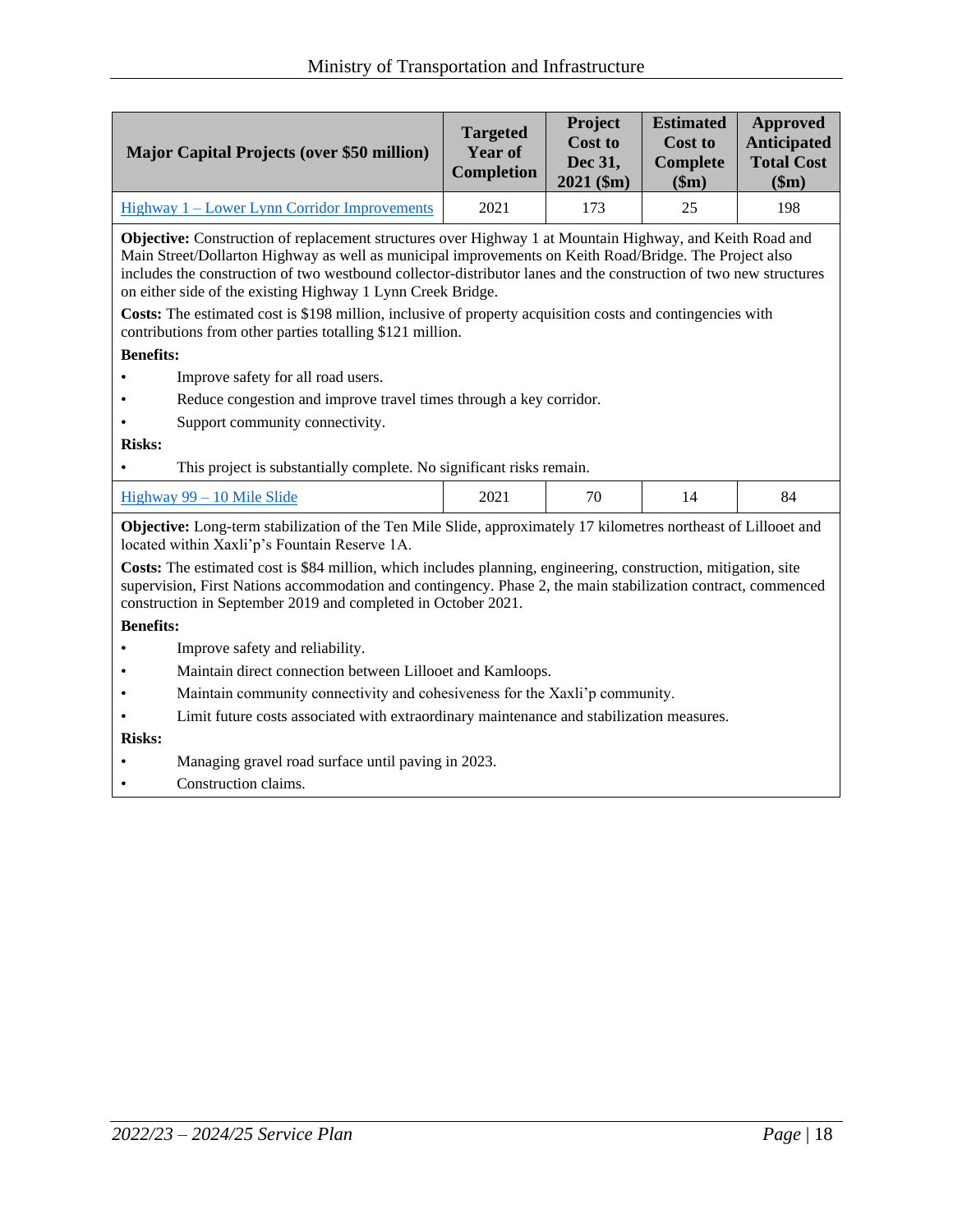| <b>Major Capital Projects (over \$50 million)</b> | <b>Targeted</b><br>Year of<br><b>Completion</b> | Project<br><b>Cost to</b><br>Dec 31.<br>$2021$ (\$m) | <b>Estimated</b><br><b>Cost to</b><br>Complete<br>\$m) | Approved<br><b>Anticipated</b><br><b>Total Cost</b><br>\$m\$ |
|---------------------------------------------------|-------------------------------------------------|------------------------------------------------------|--------------------------------------------------------|--------------------------------------------------------------|
| Highway 4 – Kennedy Hill Safety Improvements      | 2022                                            | 41                                                   | 13                                                     | 54                                                           |

**Objective:** Upgrade the 1.5-kilometre section of Highway 4 located along Kennedy Lake known as Kennedy Hill, to a standard that meets a minimum design speed of 50 km/h with 3.6 m wide lanes and minimum shoulder width of 1.5 m to accommodate cyclists.

**Costs:** The approved project budget is \$54 million.

#### **Benefits:**

- Improve safety and mobility of traffic.
- Facilitate economic development and tourist travel.

#### **Risks:**

- Geotechnical conditions.
- Environmental impacts.
- Maintaining traffic flow during construction.
- Construction claims.

| --<br>пе<br> | 0.002<br>ZUZZ | ⊤ | $\overline{\phantom{a}}$ |
|--------------|---------------|---|--------------------------|
|              |               |   |                          |

**Objective:** To enhance safety, introduce opportunities for travel time savings and promote mobility options and transit use to help build a stronger local and regional economy. These objectives will be met by resurfacing and shoulder widening 10 kilometres of Highway 14 between Otter Point Road (west) and Woodhaven Road, and by realigning and four laning with median division over 1.5 kilometres of the highway generally between Connie Road and Glinz Lake Road, including an underpass sideroad connection to Gillespie Road that includes a new Park and Ride transit facility.

**Costs:** \$77 million total Capital cost made up of \$29 million in funding from the Government of Canada, and \$48 million in Provincial funding.

**Benefits:** 

- Mobility improvements via the introduction of wider paved shoulders for cyclists and improved sideroad connections and the new Park and Ride transit facility.
- Safety improvements via wider paved shoulders, better surface conditions, straighter alignments, intersection upgrades, median barrier division, channelization and lighting.
- Reliability improvements as a result of the safety benefits associated with reduced collisions and associated highway closures, as well as new passing opportunities.

- Properties.
- Construction and Traffic Management.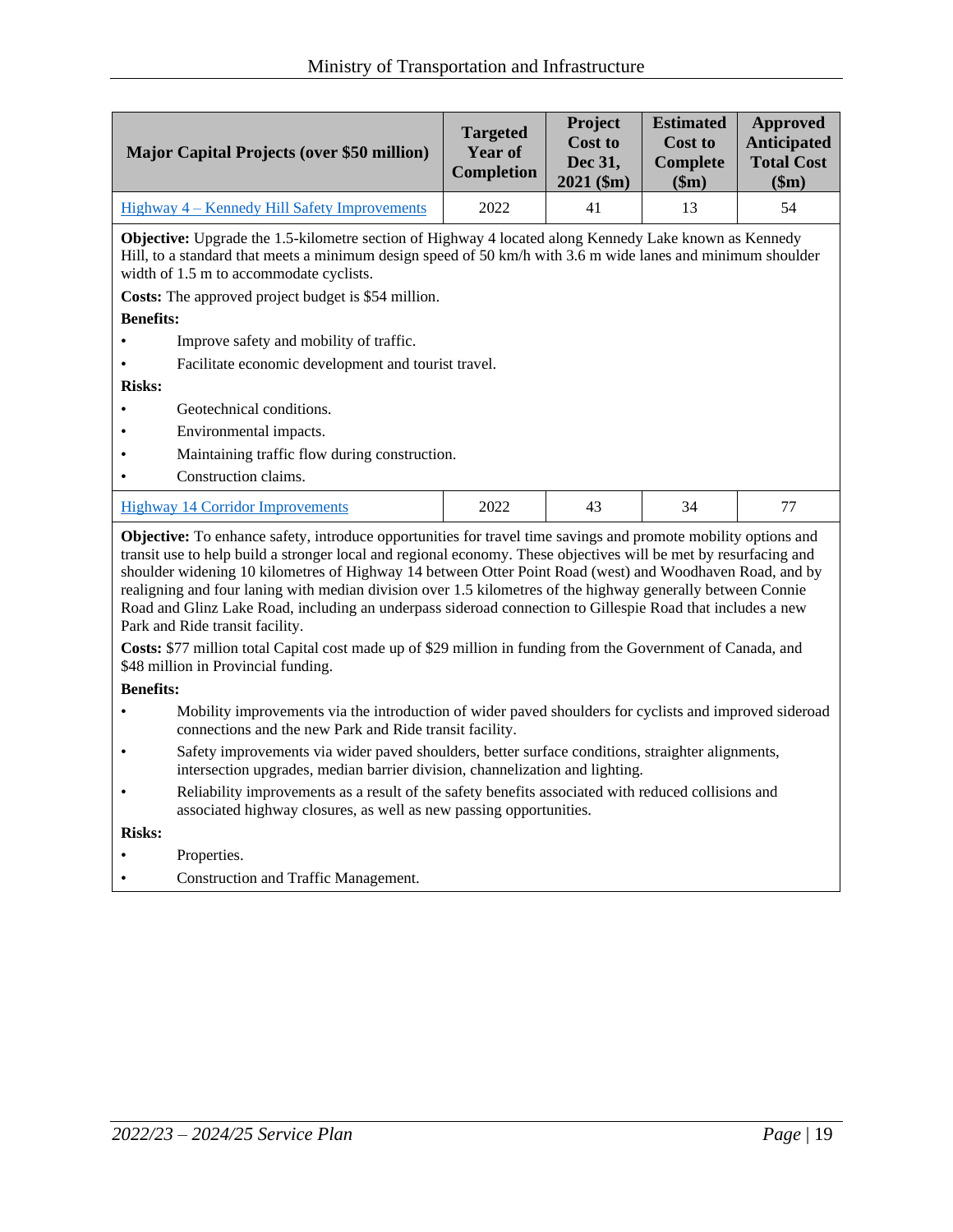| <b>Major Capital Projects (over \$50 million)</b> | <b>Targeted</b><br>Year of<br><b>Completion</b> | <b>Project</b><br><b>Cost to</b><br>Dec 31,<br>$2021$ (\$m) | <b>Estimated</b><br><b>Cost to</b><br><b>Complete</b><br>\$m) | Approved<br><b>Anticipated</b><br><b>Total Cost</b><br>\$m\$ |
|---------------------------------------------------|-------------------------------------------------|-------------------------------------------------------------|---------------------------------------------------------------|--------------------------------------------------------------|
| Highway $1$ – Chase Four-Laning                   | 2023                                            | 59                                                          | 161                                                           | 220                                                          |

**Objective:** Upgrading approximately 4.9 kilometres of the Trans-Canada Highway to increase safety and capacity by expanding narrow two-lane sections, constructing safer access points to local communities and promoting safer pedestrian and cycling inter-community access.

**Costs:** Estimated project cost is \$220 million, with the Government of Canada contributing \$12.1 million under the Provincial-Territorial Component of the new Building Canada Fund. The Chase Four Laning project is composed of the following phases:

- Phase one, Chase Creek Road to Chase West, will be completed in Fall 2022
- Phase two, Chase West to Chase Creek Bridge, will be completed in Fall 2023
- Phase 3, Hoffman's Bluff to Chase West has released the associated federal funding and been removed from the Chase Four Laning project to allow for additional consultation with the Neskonlith Indian Band. The Ministry is continuing with the detailed design process, determining the property requirements and working closely with the Neskonlith Indian Band to address any concerns and impacts the design could have on the band.

#### **Benefits:**

- Improve safety, mobility and reliability of this section of Highway 1 for all road users.
- Better capacity on a vital transportation link between British Columbia and the rest of Canada, supporting regional, provincial and national economic growth.
- Improves intersections and accesses for local residents of the Village of Chase and Indigenous communities.
- Improves pedestrian and cyclist accommodation for the communities.

- Potential additional costs related to completing property acquisition.
- Potential cost increase and delays related to evaluation of scope change requests following stakeholder input.
- Potential for changed conditions during construction.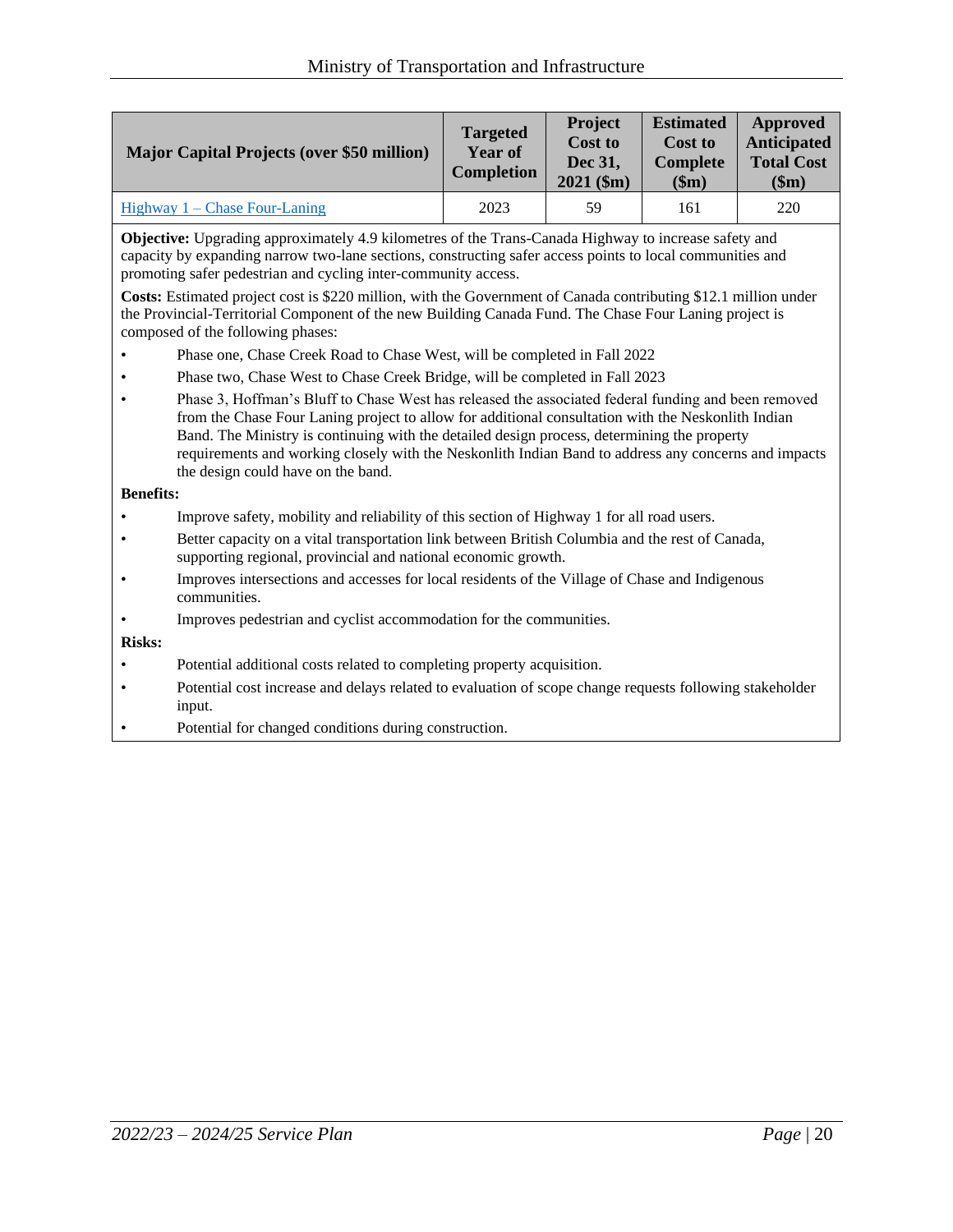| <b>Major Capital Projects (over \$50 million)</b> | <b>Targeted</b><br><b>Year of</b><br><b>Completion</b> | <b>Project</b><br><b>Cost to</b><br><b>Dec 31.</b><br>$2021$ (\$m) | <b>Estimated</b><br><b>Cost to</b><br><b>Complete</b><br>\$m) | Approved<br><b>Anticipated</b><br><b>Total Cost</b><br>\$m\$ |
|---------------------------------------------------|--------------------------------------------------------|--------------------------------------------------------------------|---------------------------------------------------------------|--------------------------------------------------------------|
| $Highway 1 - Salmon Arm West$                     | 2023                                                   | 67                                                                 | 88                                                            | 155                                                          |

**Objective:** Upgrade 3.2 kilometres of the Trans-Canada Highway to four lanes to improve safety, mobility and reliability on this key section of the corridor. The Project includes four-laning, intersection improvements, replacement of Salmon River Bridge, construction of an interchange with frontage road connections at 1st Avenue SW, construction of frontage roads to consolidate access to and from Highway 1, and a multi-use pathway for pedestrians, cyclists and other non-motorized users. Includes up to four intersections, a new bridge across the Salmon River, a new interchange, and approximately four kilometres of frontage roads.

**Costs:** The current estimate is \$155 million including a \$31 million Government of Canada contribution under the Provincial-Territorial Infrastructure Component of the new Building Canada Fund. The Project is composed of two segments and will be delivered in two phases. The first phase, from 1st Avenue SW to 10th Avenue SW, was tendered 2020.

#### **Benefits:**

- Improve the safety, mobility and reliability of the Trans-Canada Highway corridor.
- Improve safety for the City of Salmon Arm, local Indigenous community members and the surrounding area with improvements to intersections and accesses.
- Improve pedestrian and cyclist accommodation with construction of a multi-use pathway that will integrate with the community trail networks.
- Mitigate impacts of projects on Indigenous interests including archaeological, environmental and cultural interests.

#### **Risks:**

- Archaeological impacts.
- Potential additional costs or delays related to completing property acquisition.

| Highway 91 – Highway 17 Deltaport Way<br>2023<br>Corridor | $-$ | 103 | 260 |
|-----------------------------------------------------------|-----|-----|-----|
|-----------------------------------------------------------|-----|-----|-----|

**Objective:** A combination of improvements to the existing Highway 91, Highway 17, Highway 91 Connector and Deltaport Way to improve travel safety and efficiency. These upgrades will improve local and commercial travel in the area and reduce conflicts between commercial vehicles and other traffic. They also complement the Alex Fraser Bridge improvements and 72nd Avenue Interchange projects.

**Costs:** The estimated cost is \$260 million, with the Government of Canada contributing \$81.7 million, the Port of Vancouver \$87.5 million, the Province of B.C. \$87.5 million, and the Tsawwassen First Nation \$3.5 million.

**Benefits:**

- Reduce congestion to improve travel time and reliability through Delta.
- Improve traffic safety for goods movers and the travelling public, with lowered collision risk and better operating hours at the Nordel commercial inspection facility.
- Support community and economic development, with better access to employment areas, faster access between South Delta and North Delta/Surrey, improved cycling connections, and improved permitting and inspection service for commercial vehicle operators.

- Geotechnical conditions.
- Traffic management during construction.
- Archeological finds.
- Utility relocations.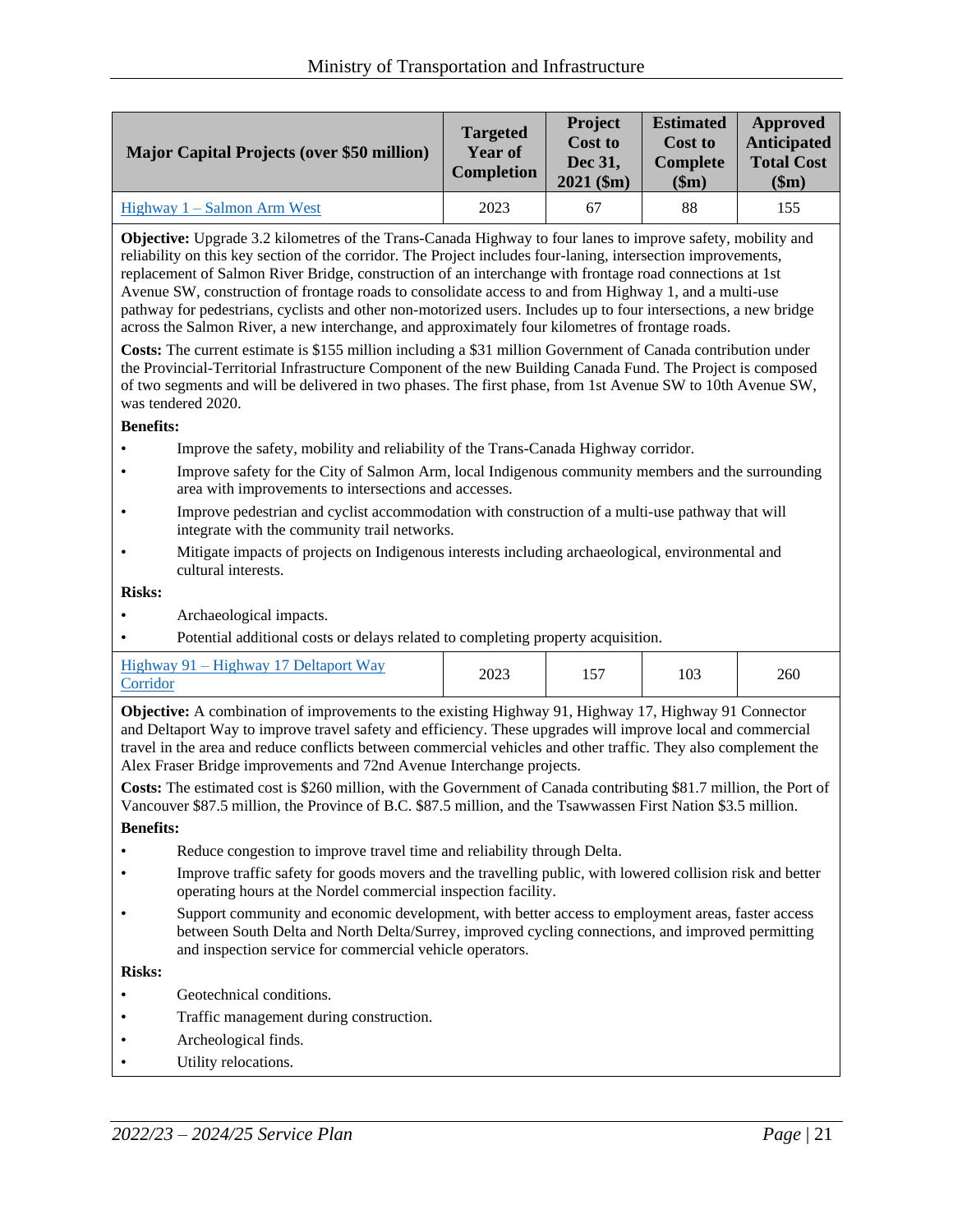| <b>Major Capital Projects (over \$50 million)</b>                                                                                                                                                                                                                                                                                                                                                                                                                                                                                                                                                                           | <b>Targeted</b><br>Year of<br>Completion | Project<br><b>Cost to</b><br>Dec 31,<br>$2021$ (\$m) | <b>Estimated</b><br><b>Cost to</b><br><b>Complete</b><br>\$m\$ | <b>Approved</b><br><b>Anticipated</b><br><b>Total Cost</b><br>\$m\$ |  |
|-----------------------------------------------------------------------------------------------------------------------------------------------------------------------------------------------------------------------------------------------------------------------------------------------------------------------------------------------------------------------------------------------------------------------------------------------------------------------------------------------------------------------------------------------------------------------------------------------------------------------------|------------------------------------------|------------------------------------------------------|----------------------------------------------------------------|---------------------------------------------------------------------|--|
| <b>Kootenay Lake Ferry Service Improvements</b>                                                                                                                                                                                                                                                                                                                                                                                                                                                                                                                                                                             | 2023                                     | 36                                                   | 49                                                             | 85                                                                  |  |
| Objective: To replace the aging MV Balfour with a new, larger electric-ready ferry; as well as improve safety<br>and accessibility at both ferry terminals (Balfour and Kootenay Bay).                                                                                                                                                                                                                                                                                                                                                                                                                                      |                                          |                                                      |                                                                |                                                                     |  |
| Costs: The approved project budget is \$85 million. The project is cost shared between the provincial and federal<br>governments. Federal funding of \$17 million is being provided through the<br>New Building Canada Fund - Provincial-Territorial Infrastructure Component.                                                                                                                                                                                                                                                                                                                                              |                                          |                                                      |                                                                |                                                                     |  |
| <b>Benefits:</b>                                                                                                                                                                                                                                                                                                                                                                                                                                                                                                                                                                                                            |                                          |                                                      |                                                                |                                                                     |  |
| Provide service continuity after the retirement of MV Balfour.                                                                                                                                                                                                                                                                                                                                                                                                                                                                                                                                                              |                                          |                                                      |                                                                |                                                                     |  |
| Improve capacity to meet demand during summer peaks.                                                                                                                                                                                                                                                                                                                                                                                                                                                                                                                                                                        |                                          |                                                      |                                                                |                                                                     |  |
| Reduce GHG emissions.                                                                                                                                                                                                                                                                                                                                                                                                                                                                                                                                                                                                       |                                          |                                                      |                                                                |                                                                     |  |
| Improve traffic flow in/out of both ferry terminals (Balfour and Kootenay Bay).                                                                                                                                                                                                                                                                                                                                                                                                                                                                                                                                             |                                          |                                                      |                                                                |                                                                     |  |
| Improve safety and accessibility for motorists and pedestrians using the terminal.                                                                                                                                                                                                                                                                                                                                                                                                                                                                                                                                          |                                          |                                                      |                                                                |                                                                     |  |
| <b>Risks:</b>                                                                                                                                                                                                                                                                                                                                                                                                                                                                                                                                                                                                               |                                          |                                                      |                                                                |                                                                     |  |
| Project delays may impact ferry service.                                                                                                                                                                                                                                                                                                                                                                                                                                                                                                                                                                                    |                                          |                                                      |                                                                |                                                                     |  |
| Vessel assembly in a remote location.                                                                                                                                                                                                                                                                                                                                                                                                                                                                                                                                                                                       |                                          |                                                      |                                                                |                                                                     |  |
| Archaeological and geotechnical conditions.                                                                                                                                                                                                                                                                                                                                                                                                                                                                                                                                                                                 |                                          |                                                      |                                                                |                                                                     |  |
| Market conditions may impact project pricing and vessel delivery.                                                                                                                                                                                                                                                                                                                                                                                                                                                                                                                                                           |                                          |                                                      |                                                                |                                                                     |  |
| <b>West Fraser Road Realignment</b>                                                                                                                                                                                                                                                                                                                                                                                                                                                                                                                                                                                         | 2023                                     | 33                                                   | 70                                                             | 103                                                                 |  |
| Objective: Reconstruct 5.6 kilometres of two-lane West Fraser Road on a new alignment that by-passes a closed<br>eroded section that was washed out in 2018 and is located in an active landslide area. A new bridge will be<br>constructed over Narcosli Creek along a new alignment. This project will improve the connectivity of local<br>Indigenous and non-Indigenous communities in the area by eliminating the need to take a substantial detour<br>which has been in place since the closure.<br>Costs: The estimated cost is \$103 million, and the Project is eligible for reimbursements from the Government of |                                          |                                                      |                                                                |                                                                     |  |
| Canada through the Disaster Financial Assistance Arrangements (DFAA).                                                                                                                                                                                                                                                                                                                                                                                                                                                                                                                                                       |                                          |                                                      |                                                                |                                                                     |  |
| <b>Benefits:</b>                                                                                                                                                                                                                                                                                                                                                                                                                                                                                                                                                                                                            |                                          |                                                      |                                                                |                                                                     |  |
| Improves travel time and reliability for residents affected by the detour.                                                                                                                                                                                                                                                                                                                                                                                                                                                                                                                                                  |                                          |                                                      |                                                                |                                                                     |  |
| Better connects Indigenous communities that are separated by the closure.                                                                                                                                                                                                                                                                                                                                                                                                                                                                                                                                                   |                                          |                                                      |                                                                |                                                                     |  |
| Improves the ability for local industries to get their goods and resources to their destinations.                                                                                                                                                                                                                                                                                                                                                                                                                                                                                                                           |                                          |                                                      |                                                                |                                                                     |  |
| Improves safety of all road users through lower collision risk.                                                                                                                                                                                                                                                                                                                                                                                                                                                                                                                                                             |                                          |                                                      |                                                                |                                                                     |  |
| <b>Risks:</b>                                                                                                                                                                                                                                                                                                                                                                                                                                                                                                                                                                                                               | Avoids active slides and rockfall areas. |                                                      |                                                                |                                                                     |  |
| Geotechnical conditions.                                                                                                                                                                                                                                                                                                                                                                                                                                                                                                                                                                                                    |                                          |                                                      |                                                                |                                                                     |  |
| Archeological finds.                                                                                                                                                                                                                                                                                                                                                                                                                                                                                                                                                                                                        |                                          |                                                      |                                                                |                                                                     |  |
| Potential for changed conditions during construction.                                                                                                                                                                                                                                                                                                                                                                                                                                                                                                                                                                       |                                          |                                                      |                                                                |                                                                     |  |
| Potential for flooding in Narcosli Creek drainage area.                                                                                                                                                                                                                                                                                                                                                                                                                                                                                                                                                                     |                                          |                                                      |                                                                |                                                                     |  |
|                                                                                                                                                                                                                                                                                                                                                                                                                                                                                                                                                                                                                             |                                          |                                                      |                                                                |                                                                     |  |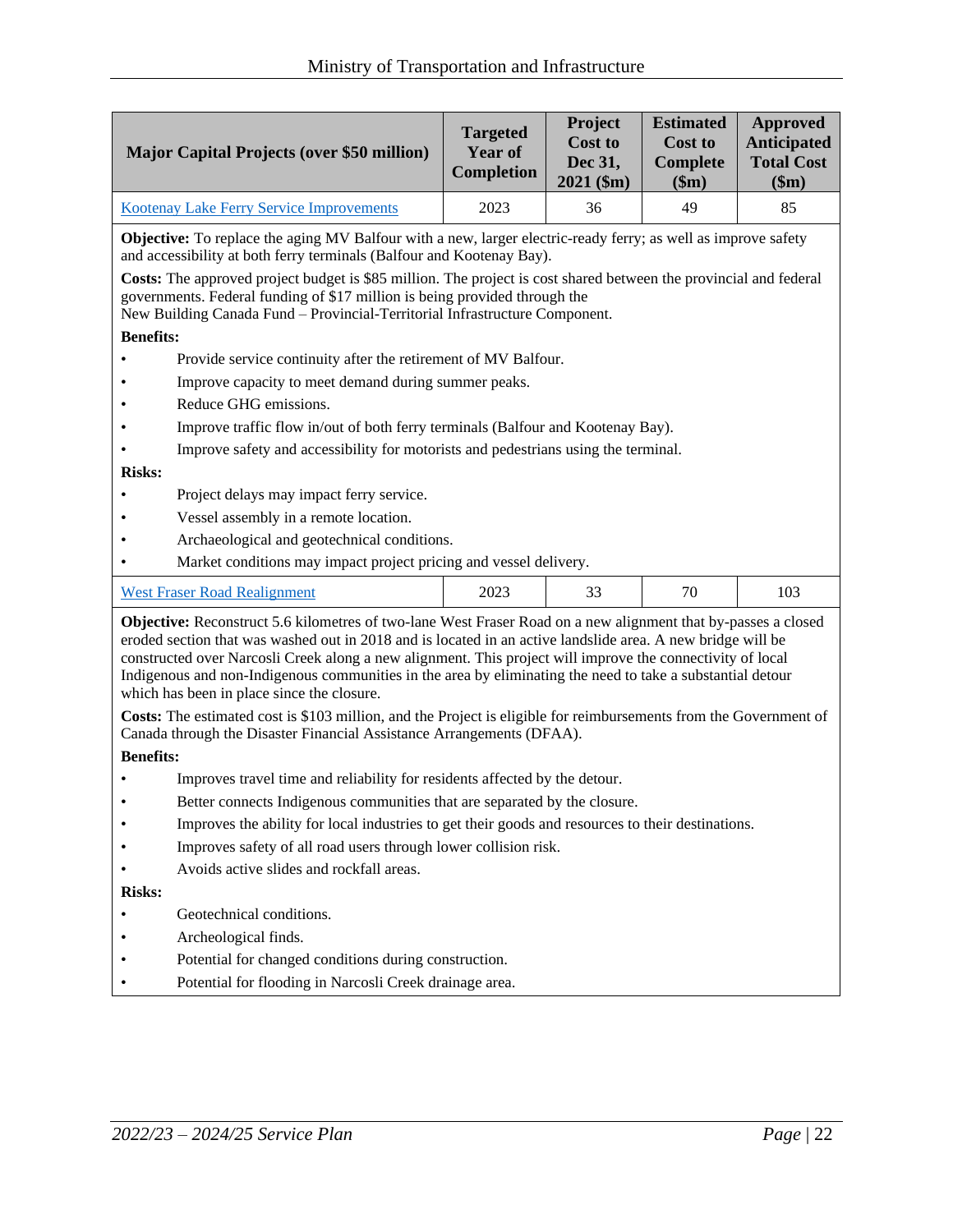|                                                                                                                                                                                                                                                                                                                                                                                                                                                                                                                                    | <b>Major Capital Projects (over \$50 million)</b>                                                    | <b>Targeted</b><br>Year of<br><b>Completion</b> | Project<br><b>Cost to</b><br>Dec 31,<br>$2021$ (\$m) | <b>Estimated</b><br>Cost to<br><b>Complete</b><br>\$m\$ | <b>Approved</b><br><b>Anticipated</b><br><b>Total Cost</b><br>\$m\$ |
|------------------------------------------------------------------------------------------------------------------------------------------------------------------------------------------------------------------------------------------------------------------------------------------------------------------------------------------------------------------------------------------------------------------------------------------------------------------------------------------------------------------------------------|------------------------------------------------------------------------------------------------------|-------------------------------------------------|------------------------------------------------------|---------------------------------------------------------|---------------------------------------------------------------------|
|                                                                                                                                                                                                                                                                                                                                                                                                                                                                                                                                    | Highway 1 - Quartz Creek Bridge Replacement                                                          | 2024                                            | 26                                                   | 95                                                      | 121                                                                 |
| Objective: Upgrading approximately 4.4 kilometres of the Trans Canada Highway to four lanes, including a<br>replacement of the existing Quartz Creek bridge, rehabilitation and extension of the existing Wiseman Creek<br>Culvert, a new wildlife underpass structure, and access improvements to forest service roads.<br>Costs: Approved project budget is \$121 million, with the Government of Canada contributing \$50 million under<br>the Provincial-Territorial Infrastructure Component of the new Building Canada Fund. |                                                                                                      |                                                 |                                                      |                                                         |                                                                     |
| <b>Benefits:</b>                                                                                                                                                                                                                                                                                                                                                                                                                                                                                                                   |                                                                                                      |                                                 |                                                      |                                                         |                                                                     |
|                                                                                                                                                                                                                                                                                                                                                                                                                                                                                                                                    | Improve safety, mobility, and reliability for all users on this section of the Trans Canada Highway. |                                                 |                                                      |                                                         |                                                                     |
| Increase capacity on a vital transportation link between British Columbia and the rest of Canada,<br>supporting regional, provincial, and national economic growth.                                                                                                                                                                                                                                                                                                                                                                |                                                                                                      |                                                 |                                                      |                                                         |                                                                     |
|                                                                                                                                                                                                                                                                                                                                                                                                                                                                                                                                    | Improve safety for accessing forest service roads.                                                   |                                                 |                                                      |                                                         |                                                                     |
| <b>Risks:</b>                                                                                                                                                                                                                                                                                                                                                                                                                                                                                                                      |                                                                                                      |                                                 |                                                      |                                                         |                                                                     |
|                                                                                                                                                                                                                                                                                                                                                                                                                                                                                                                                    | Third party agreements.                                                                              |                                                 |                                                      |                                                         |                                                                     |
| Schedule delays.                                                                                                                                                                                                                                                                                                                                                                                                                                                                                                                   |                                                                                                      |                                                 |                                                      |                                                         |                                                                     |
|                                                                                                                                                                                                                                                                                                                                                                                                                                                                                                                                    | Geotechnical conditions.                                                                             |                                                 |                                                      |                                                         |                                                                     |
| 2024<br>24<br>211<br>235<br>Highway $1 - 216$ th to 264th Street Widening                                                                                                                                                                                                                                                                                                                                                                                                                                                          |                                                                                                      |                                                 |                                                      |                                                         |                                                                     |
| <b>Objective:</b> Extension of 10 kilometres of High Occupancy Vehicle (HOV) lanes in both directions of the Trans<br>Canada Highway between 216th and 264th streets in Langley. The project will include a new interchange at<br>232nd Street; the replacement of Glover Road Underpass and the CP Rail Underpass and a parking lot for up to<br>150 commercial vehicles and 45 passenger vehicles.                                                                                                                               |                                                                                                      |                                                 |                                                      |                                                         |                                                                     |

**Costs:** The approved project budget is \$235 million, with the Government of Canada contributing up to a maximum of \$109 million under the Provincial-Territorial Infrastructure Component of the new Building Canada Fund.

#### **Benefits:**

- Improve safety for all road users.
- Reduce congestion and improve travel times through a key corridor.
- Support HOV use.

- Geotechnical conditions.
- Archeological impacts.
- Environmental impacts and contaminated soils.
- Replacement of the Canadian Pacific Railway crossing of Highway 1 while keeping rail traffic moving along the Roberts Banks Rail Corridor.
- Maintaining adequate traffic flow during construction may require temporary works and development of comprehensive traffic control plans.
- Construction cost escalation.
- Access to partnership funding.
- Schedule delays due to market situation as a result of flood recovery efforts.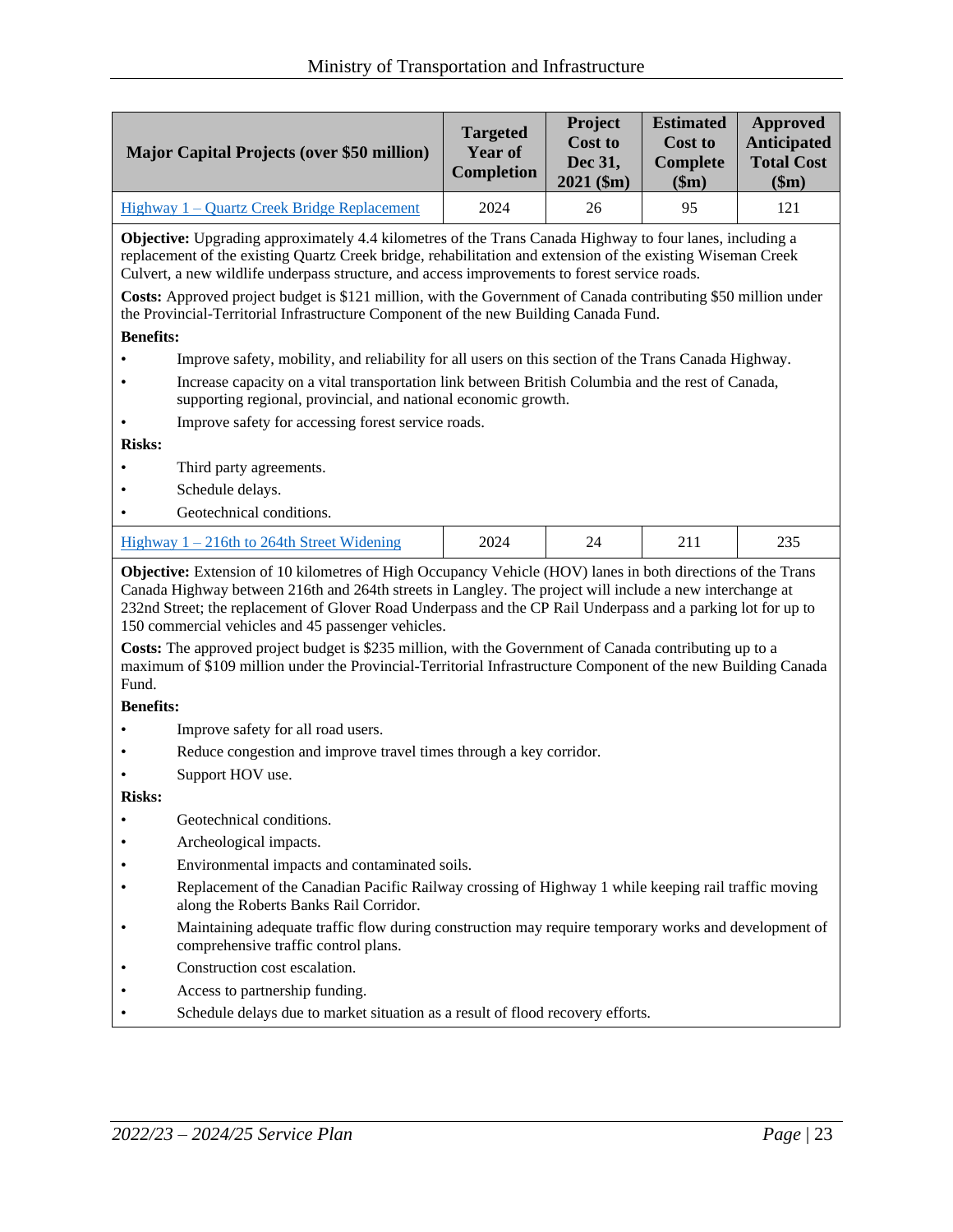| <b>Major Capital Projects (over \$50 million)</b>          | <b>Targeted</b><br>Year of<br><b>Completion</b> | <b>Project</b><br><b>Cost to</b><br>Dec 31,<br>$2021$ (\$m) | <b>Estimated</b><br>Cost to<br><b>Complete</b><br>\$m\$ | Approved<br><b>Anticipated</b><br><b>Total Cost</b><br>\$m\$ |
|------------------------------------------------------------|-------------------------------------------------|-------------------------------------------------------------|---------------------------------------------------------|--------------------------------------------------------------|
| Highway 1 – Ford Road to Tappen Valley Road<br>Four-Laning | 2024                                            |                                                             | 238                                                     | 243                                                          |

**Objective:** The Trans Canada Highway 1 Ford Road to Tappen Valley Road Four-Laning project will upgrade approximately 4.3 km of the Trans-Canada Highway (TCH) and replace the Tappen Overhead bridge. The western limit of the project begins at Ford Road and extends through to its terminus 400 metres east of Tappen Valley Road.

Improvements include:

- 4.3 kilometre section of the Trans-Canada Highway widened from two to four lanes
- New east bound commercial carrier pullout
- New frontage road system to provide safer access to the highway
- Modified protected T-intersection at Tappen Valley Road
- Replacement of the existing Tappen Overhead bridge
- Installation of median barrier

**Costs:** The total project cost is estimated at \$243 million. This includes up to \$82 million from the Government of Canada under the Provincial-Territorial Infrastructure Component of the New Building Canada Fund. The estimated total project cost includes engineering, property acquisition, environmental, construction, First Nations consultation, archaeology, and project management.

#### **Benefits:**

- Improve safety, capacity and movement of goods and services.
- Provide safer access to local roads for residents, commercial vehicles, tourists and travellers.
- Reduce travel times during peak travel periods.
- Wider shoulders and new frontage road system to support cyclists, pedestrians, and people using other modes of active transportation.

- High potential archaeology sites.
- Extensive Section 35 Process with Little Shuswap Lake Band.
- Geotechnical concerns and rock horizon variances.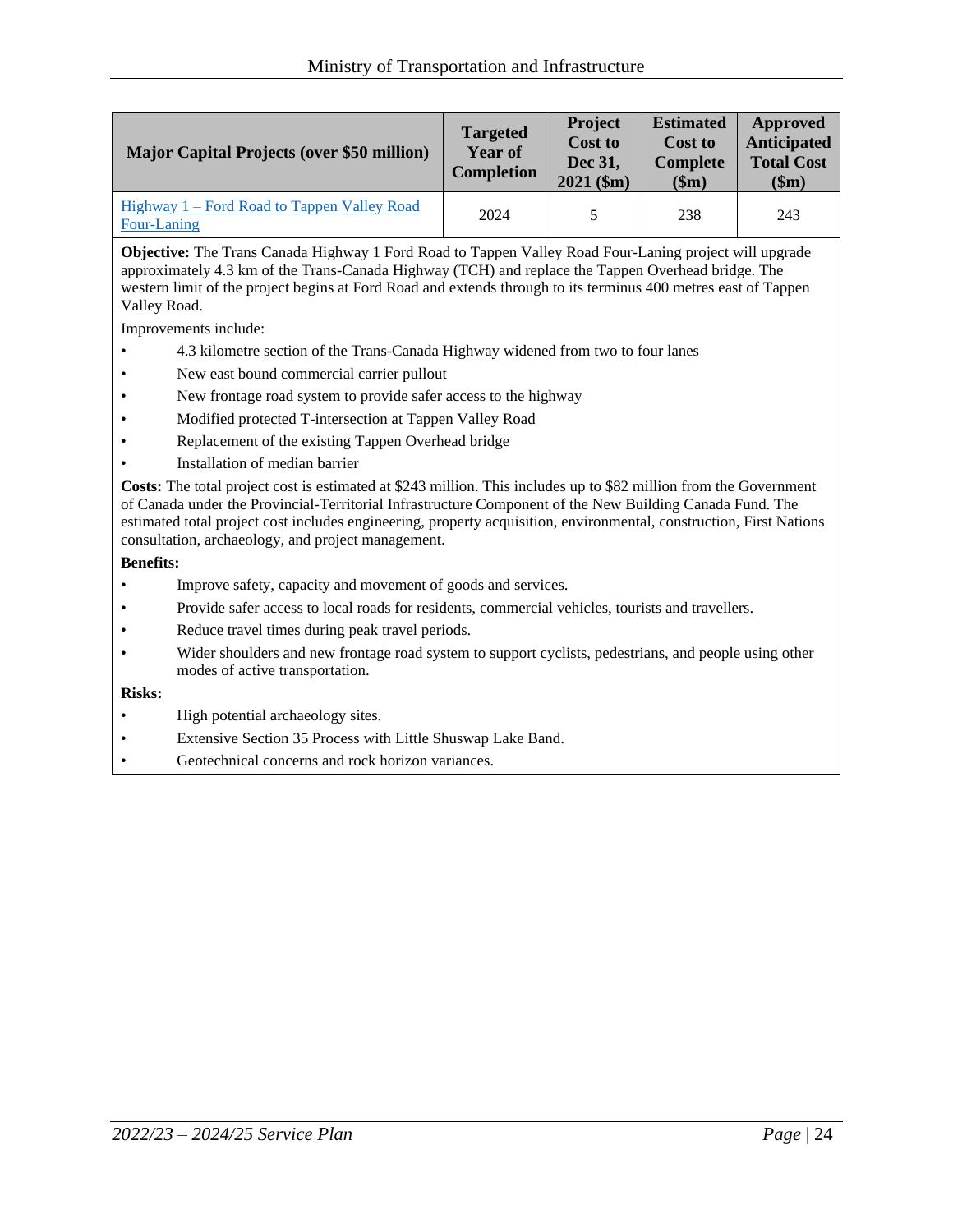| <b>Major Capital Projects (over \$50 million)</b> | <b>Targeted</b><br><b>Year of</b><br><b>Completion</b> | <b>Project</b><br><b>Cost to</b><br><b>Dec 31.</b><br>$2021$ (\$m) | <b>Estimated</b><br><b>Cost to</b><br>Complete<br>\$m) | Approved<br><b>Anticipated</b><br><b>Total Cost</b><br>\$m\$ |
|---------------------------------------------------|--------------------------------------------------------|--------------------------------------------------------------------|--------------------------------------------------------|--------------------------------------------------------------|
| Highway $1 -$ Kicking Horse Canyon                | 2024                                                   | 256                                                                | 345                                                    | 601                                                          |

**Objective:** Upgrade the final 4.8 kilometres of the Kicking Horse Canyon section of the Trans-Canada Highway to a modern, four-lane standard, completing the corridor improvements from the junction of Highway 95 at Golden to the western boundary of Yoho National Park. This portion of the Trans-Canada Highway serves as a gateway between British Columbia and the rest of North America and is a key part of the province's interprovincial trade, tourism and resource economies. The first three phases of the project have been completed and are now in operation.

**Costs:** The current estimate for Phase 4 is \$601 million. The Government of Canada is contributing \$215 million under the National Infrastructure Component of the new Building Canada Fund.

#### **Benefits:**

- Increase the safety, reliability and capacity on a critical provincial and national gateway.
- Strengthen economic development through increased tourism and efficient movement of goods and services.

#### **Risks:**

- Challenging climatic and geographic conditions.
- Traffic management during construction.

|--|

**Objective:** A new four-lane bridge that meets current seismic and road design standards and provides a safe and reliable crossing for vehicles, pedestrians and cyclists and network connections in Surrey and New Westminster.

**Costs:** The estimated cost is \$1.377 billion which includes planning, engineering, construction, site supervision, property acquisition, regulatory approvals, removal of the existing Pattullo Bridge, interest during construction and contingency. The estimated cost includes both capitalized and expensed costs. The new bridge is expected to open in 2024. The removal of the existing bridge will occur after the new bridge is in service.

#### **Benefits:**

- Improve safety for drivers.
- Improve seismic resiliency and emergency response capability.
- Improve regional connectivity.
- Improve the movement of goods.
- Provide safer corridors for pedestrians and cyclists.

- Managing traffic during construction.
- Managing archeological impacts.
- Permitting/regulatory processes.
- Utility relocations.
- Coordinating rail interface.
- Third party agreements.
- Geotechnical conditions.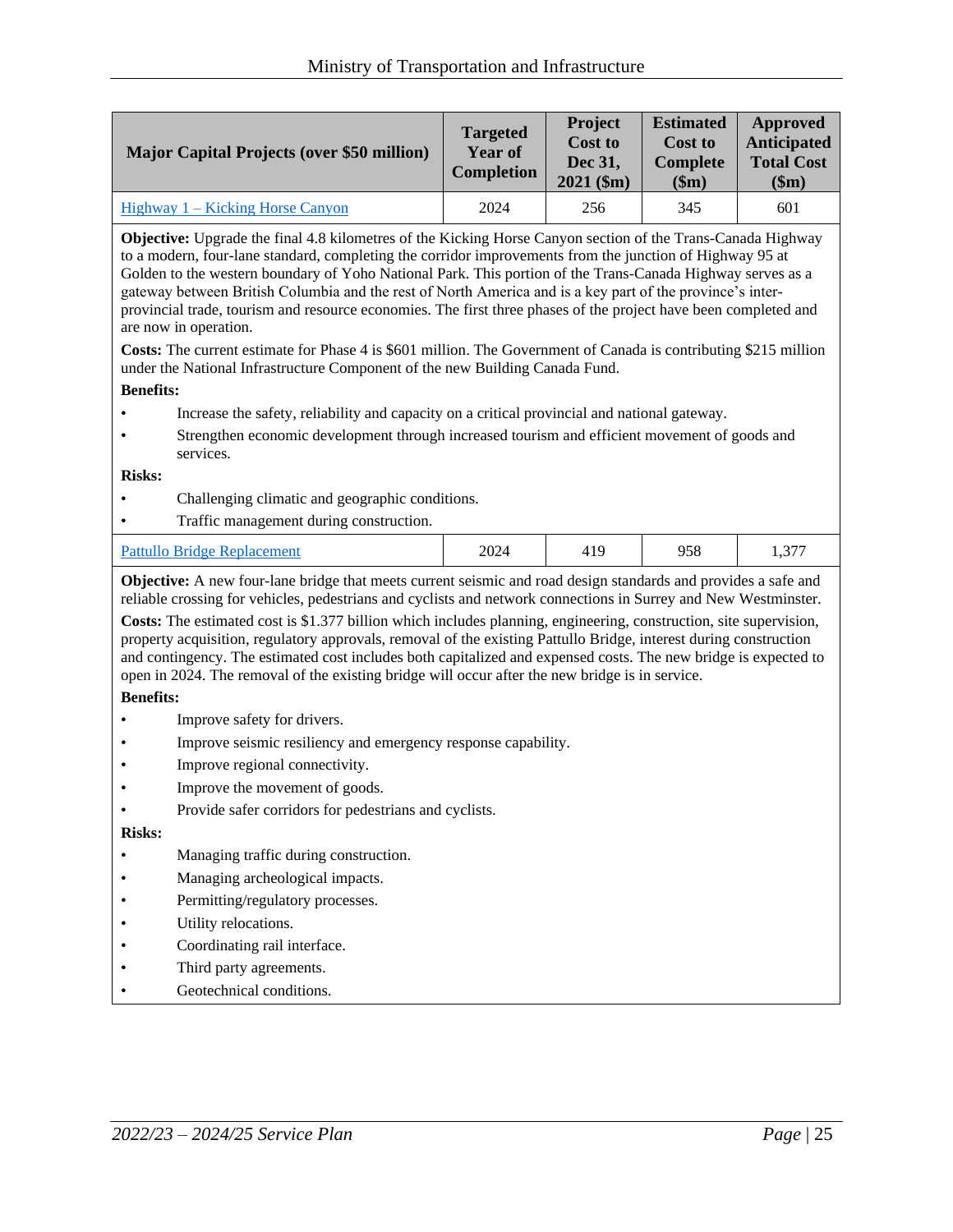| <b>Major Capital Projects (over \$50 million)</b> | <b>Targeted</b><br><b>Year of</b><br><b>Completion</b> | <b>Project</b><br><b>Cost to</b><br>Dec 31,<br>$2021$ (\$m) | <b>Estimated</b><br><b>Cost to</b><br><b>Complete</b><br>\$m) | Approved<br><b>Anticipated</b><br><b>Total Cost</b><br>\$m) |
|---------------------------------------------------|--------------------------------------------------------|-------------------------------------------------------------|---------------------------------------------------------------|-------------------------------------------------------------|
| $Highway 1 - RW$ Bruhn Bridge                     | 2025                                                   | 28                                                          | 197                                                           | 225                                                         |

**Objective:** The R.W. Bruhn Bridge and Approaches Project supports the provincial commitment to accelerate Highway 1 upgrades to the Alberta border, and addresses the immediate needs of the aging bridge infrastructure and associated safety, mobility and reliability issues. The project scope includes four-laning approximately 1.98 kilometres of Highway 1 and replacing the R.W. Bruhn Bridge. The Project extends approximately 2.5 kilometres and includes at-grade intersection improvements at Old Sicamous Road, Old Spallumcheen Road, Gill Avenue and Silver Sands Road. The scope includes a new multi-use path to increase safety for pedestrians and cyclists.

**Costs:** The estimated project cost is \$225 million. The project is cost shared between the provincial and federal governments with a federal contribution of \$91 million and a provincial contribution of \$134 million. Federal funding is being provided through the new Building Canada Fund. The estimated total project cost includes engineering, construction, land acquisition, First Nations consultation, archaeology, and project management.

#### **Benefits:**

- Improve safety and traffic flow along the Trans-Canada Highway corridor.
- Replace aging R.W. Bruhn Bridge.
- Improve safety of local road connections at the Trans-Canada Highway.
- Enhance safety for pedestrians and cyclists along the Trans-Canada Highway corridor.
- Continue collaboration with Indigenous people and government on opportunities and accommodation.

- Archeological finds.
- Geotechnical conditions.
- Traffic Management (Vehicle, Marine, Pedestrian/Cyclist) during construction.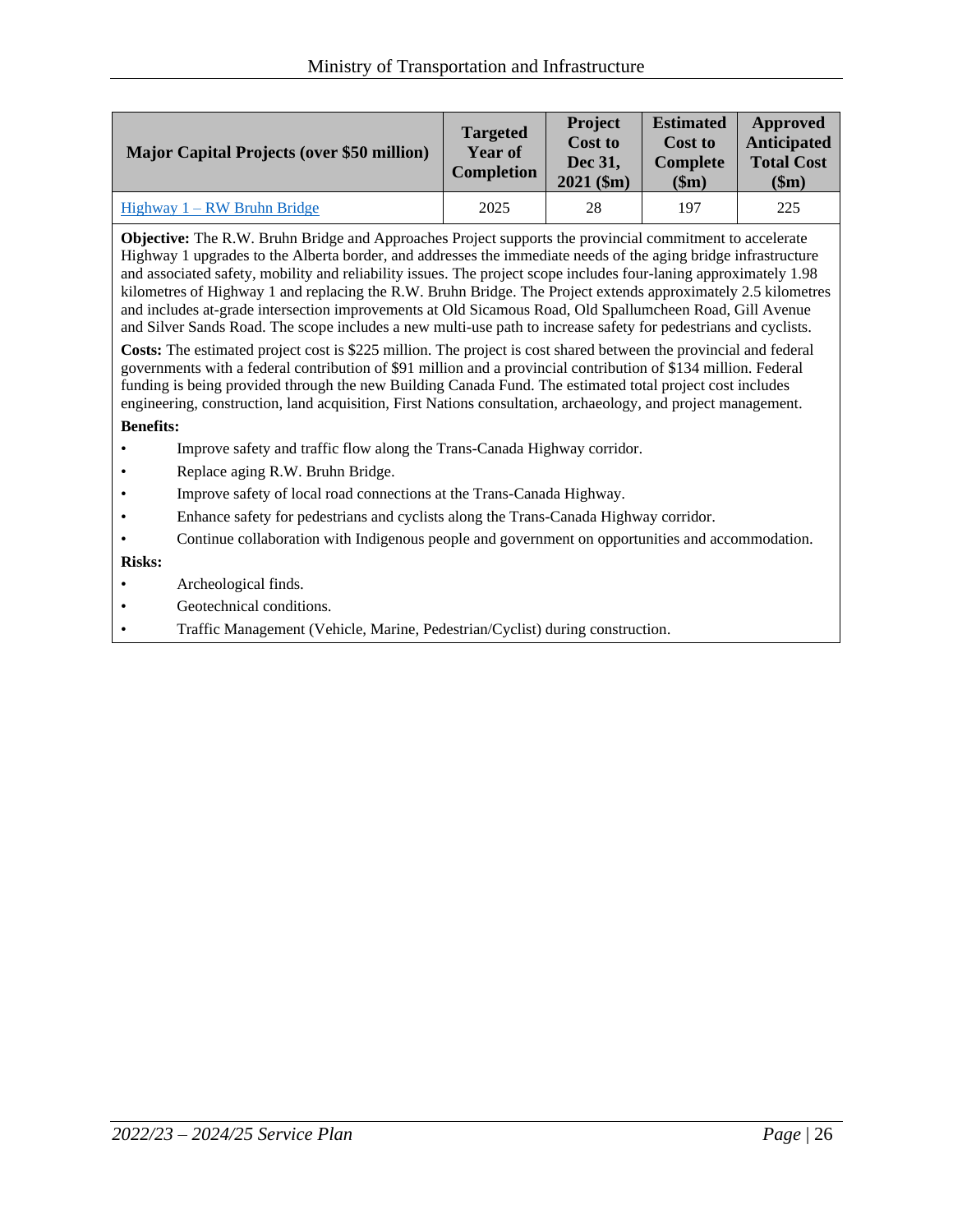| <b>Major Capital Projects (over \$50 million)</b> | <b>Targeted</b><br><b>Year of</b><br><b>Completion</b> | <b>Project</b><br><b>Cost to</b><br>Dec 31.<br>$2021$ (\$m) | <b>Estimated</b><br><b>Cost to</b><br>Complete<br>\$m) | Approved<br><b>Anticipated</b><br><b>Total Cost</b><br>\$m\$ |
|---------------------------------------------------|--------------------------------------------------------|-------------------------------------------------------------|--------------------------------------------------------|--------------------------------------------------------------|
| <b>Broadway Subway</b>                            | 2025                                                   | 633                                                         | 2.194                                                  | 2,827                                                        |

**Objective:** The proposed project is a 5.7-kilometre extension of the existing Millennium Line along Broadway from VCC Clark station, entering a 5-kilometre tunnel at the Great Northern Way campus and continuing as a subway to Arbutus Street. Six underground stations will be built: one at the Great Northern Way campus, and five along Broadway Avenue (Main Street, Cambie Street, Oak Street, Granville Street and Arbutus Street). Upon completion, it will be fully integrated into the regional transportation network and operated by TransLink.

**Costs:** The Broadway Subway Project will cost \$2,827 million and will be funded through contributions of \$1,830 million from the Government of British Columbia, \$897 million from the Federal Government and \$100 million from the City of Vancouver. The Project is a key part of the rapid transit program in Metro Vancouver's Mayors' Council 10-Year Vision, Phase 2. The Vision is funded by the governments of B.C. and Canada, TransLink, and local municipalities.

#### **Benefits:**

- Provide faster, convenient and more reliable transit service.
- Improve transportation options and economic development potential.
- Connect communities and regional destinations and fill the gap in the regional transit network.
- Help meet future needs by keeping people and goods moving and supporting a growing economy.
- Support environmentally friendly transportation options.
- Improve regional affordability and access to the Broadway Corridor.

- Traffic management during construction.
- Geotechnical Conditions.
- Third Party Agreements.
- Future expandability.
- Utility relocations.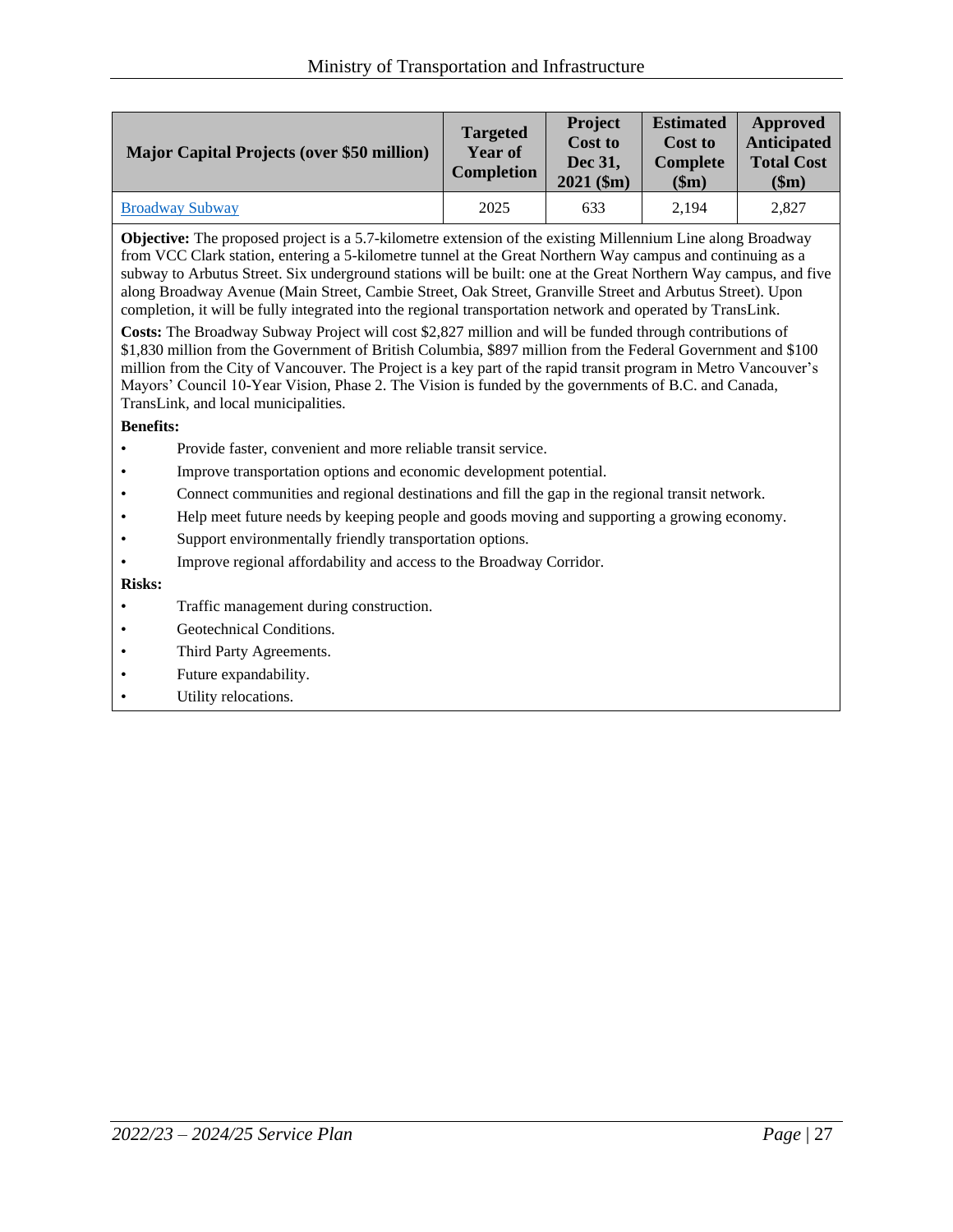| <b>Major Capital Projects (over \$50 million)</b>                           | <b>Targeted</b><br>Year of<br><b>Completion</b> | <b>Project</b><br><b>Cost to</b><br>Dec 31,<br>$2021$ (\$m) | <b>Estimated</b><br><b>Cost to</b><br>Complete<br>\$m) | Approved<br><b>Anticipated</b><br><b>Total Cost</b><br>\$m\$ |
|-----------------------------------------------------------------------------|-------------------------------------------------|-------------------------------------------------------------|--------------------------------------------------------|--------------------------------------------------------------|
| Highway 99/Steveston Interchange Transit and<br><b>Cycling Improvements</b> | 2025                                            | $\gamma$                                                    | 135                                                    | 137                                                          |

**Objectives:** Support sustainability of Fraser River communities, facilitate increased share of sustainable modes of transportation, enhance regional goods movement and commerce and support a healthy environment.

**Costs:** The estimated cost of the project is \$137 million including project management, design, construction, property acquisition, interest during construction and contingency. The new transit and cycling improvements are expected to be complete in 2023 and the interchange in 2025.

#### **Benefits:**

- Relieve congestion at key interchanges within the Highway 99 corridor.
- Improve transit reliability and operations within the Highway 99 corridor.
- Address significant transit vehicle travel times within the corridor.
- Improve travel reliability for priority vehicles such as transit and high-occupancy vehicles/electric vehicles.
- Improve long-term mobility and reliability for transit travel within the Highway 99 corridor and support higher capacity transit services.

- Higher than anticipated construction material costs.
- Environmental and geotechnical conditions.
- Protection of proximal infrastructure.
- Traffic management during construction.
- Third party interfaces (e.g., utilities).
- Regulatory and permitting requirements.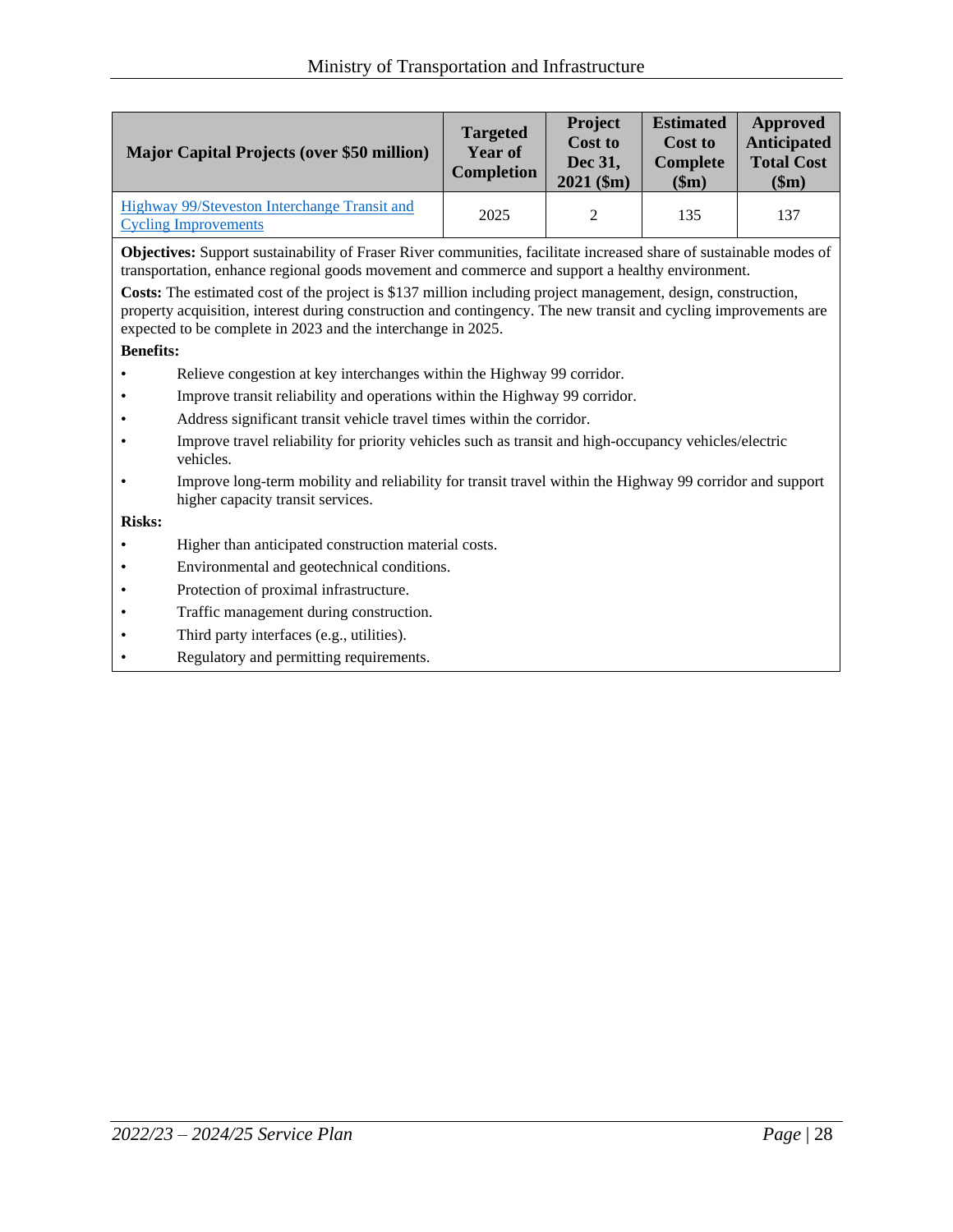| <b>Major Capital Projects (over \$50 million)</b> | <b>Targeted</b><br><b>Year of</b><br><b>Completion</b> | <b>Project</b><br><b>Cost to</b><br>Dec 31,<br>$2021$ (\$m) | <b>Estimated</b><br><b>Cost to</b><br><b>Complete</b><br>\$m) | Approved<br><b>Anticipated</b><br><b>Total Cost</b><br>\$m\$ |
|---------------------------------------------------|--------------------------------------------------------|-------------------------------------------------------------|---------------------------------------------------------------|--------------------------------------------------------------|
| <b>Fraser River Tunnel Project</b>                | 2030                                                   |                                                             | 4.145                                                         | 4.148                                                        |

**Objective:** A new eight-lane immersed tube tunnel that will provide more capacity for drivers and transit users in both directions, while providing walking and cycling options at this crossing for the first time.

**Costs:** The estimated cost is \$4.148 billion which includes planning, engineering, construction, site supervision, property acquisition, regulatory approvals, removal of the existing George Massey Tunnel, interest during construction and contingency. The estimated cost includes both capitalized and expensed costs. The new tunnel is expected to open in 2030. The removal of the existing tunnel will occur after the new tunnel is in service.

#### **Benefits:**

- More capacity for drivers and transit users in both directions.
- Improved transit speed and reliability along the Highway 99 corridor.
- More travel options for users with a new connection for pedestrians and cyclists.
- Improved seismic resiliency and emergency response capability.
- Maintains the current clearances for the Fraser River navigational channel.

- Geotechnical conditions.
- Permitting/regulatory processes.
- Managing highway and river traffic during construction.
- Managing archeological impacts.
- Utility relocations.
- Coordinating rail interface.
- Third party agreements.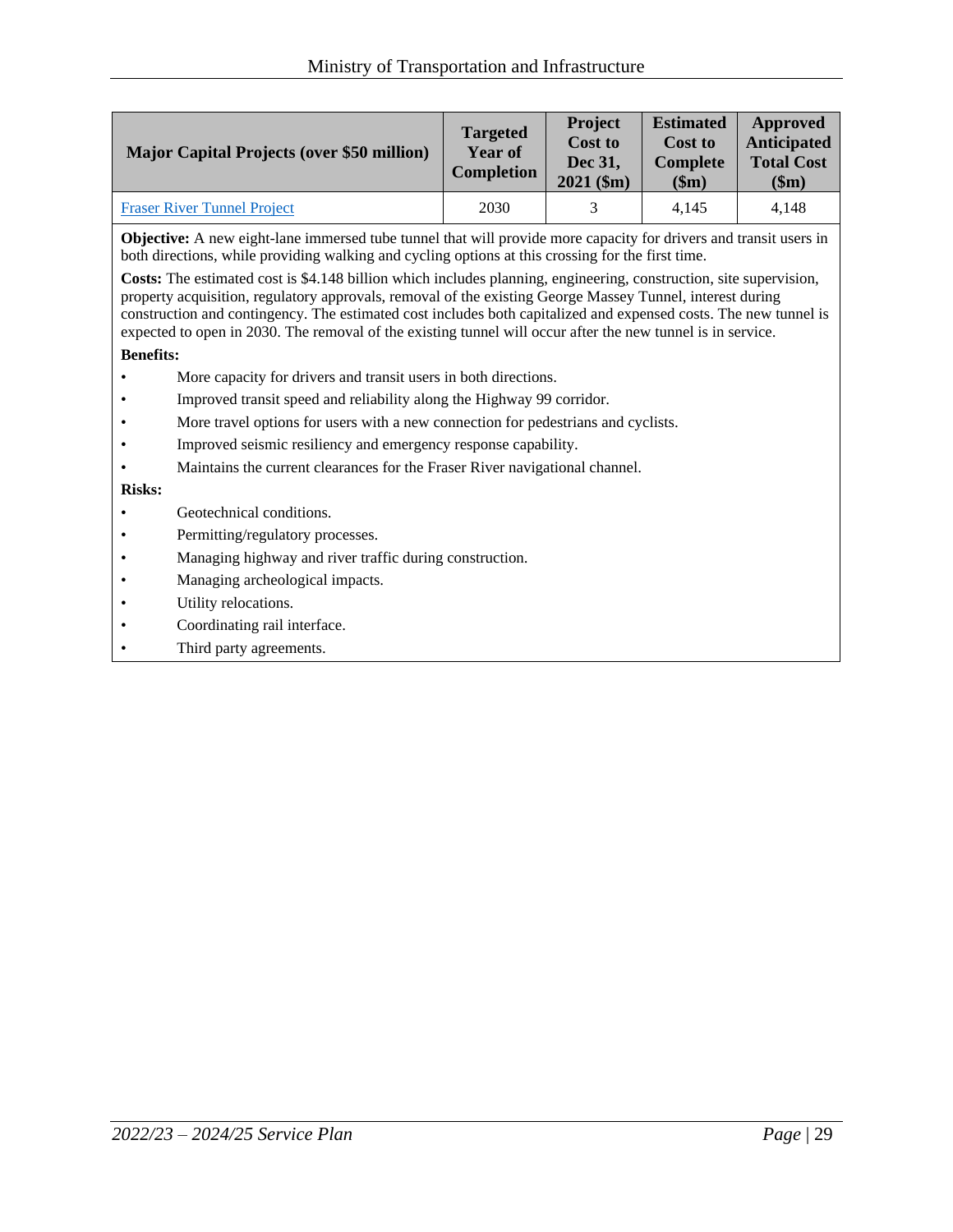# <span id="page-29-0"></span>**Appendix A: Agencies, Boards, Commissions and Tribunals**

As of March 31, 2022, the Minister of Minister of Transportation and Infrastructure is responsible and accountable for the following:

## [BC Transit](https://www.bctransit.com/choose-transit-system)

BC Transit coordinates the delivery of public transportation across B.C. with the exception of those areas serviced by TransLink (Metro Vancouver). BC Transit's Service Plan is available on their [website.](https://www.bctransit.com/corporate-reports/service-plans)

# [BC Container Trucking Commissioner](https://obcctc.ca/)

The Office of the BC Container Trucking Commissioner enforces compliance with the *Container Trucking Act*, issues Container Trucking Services licences within the Truck Licencing System and facilitates ongoing policy and regulatory review. More information about the role of the BC Container Trucking Commissioner is available at [obcctc.ca.](https://obcctc.ca/)

### [Passenger Transportation Board](https://www.ptboard.bc.ca/)

The Passenger Transportation (PT) Board is an independent tribunal established under the *Passenger Transportation Act*. In its adjudicative roles, the PT Board operates independently from Government. The PT Board is accountable to the Minister of Transportation and Infrastructure for complying with applicable government administrative, financial and human resources and other policies. More information on the Board's role and its strategic plan is available at [ptboard.bc.ca.](https://www.ptboard.bc.ca/)

### [Transportation Investment Corporation \(TI Corp\)](https://www2.gov.bc.ca/gov/content/governments/organizational-structure/ministries-organizations/crown-corporations/transportation-investment-corporation)

Transportation Investment Corporation (TI Corp) was established under the *Transportation Investment Act*. TI Corp became a subsidiary of BCTFA on April 1, 2018, and has a mandate to provide enhanced oversight, management and delivery of major capital transportation projects, including the new Pattullo Bridge Replacement Project, the Kicking Horse Canyon Project – Phase 4, the Broadway Subway Project, the Fraser River Tunnel Project and the Steveston Interchange Project. TI Corp's Service Plan is available on their [website.](https://www.ticorp.ca/about-us/service-plans/)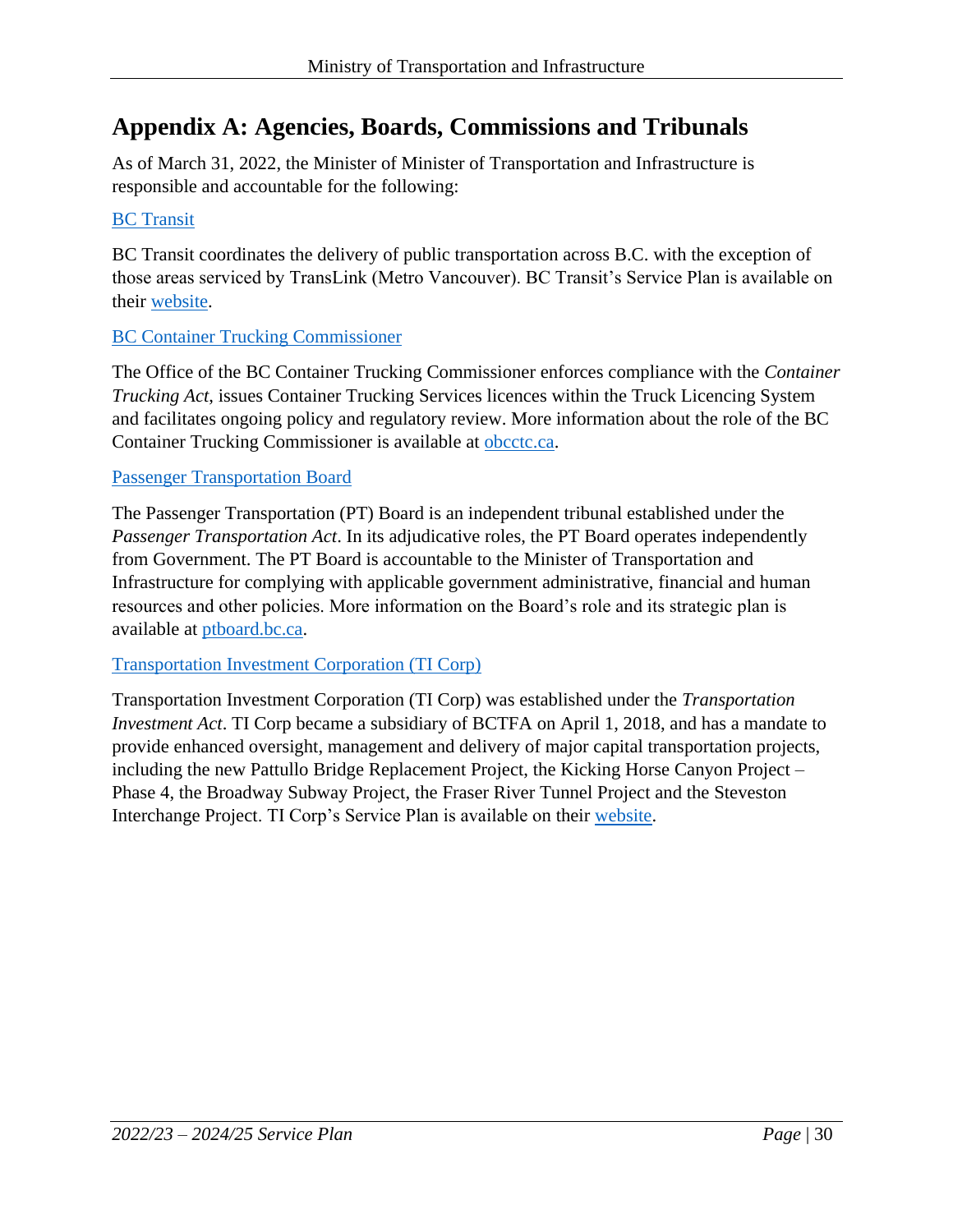# <span id="page-30-0"></span>**Appendix B: Non-Reporting Crowns**

# [BC Transportation Financing Authority \(BCTFA\)](https://www2.gov.bc.ca/gov/content/transportation/transportation-reports-and-reference/ministry-reporting/bctfa)

## **Organizational Overview:**

The BC Transportation Financing Authority (BCTFA) was established in 1993 as a Crown corporation operating under the Transportation Act with a mandate to plan, acquire, construct, hold, improve or operate transportation infrastructure throughout B.C. The BCTFA owns all provincial highways and land held for construction of future transportation infrastructure. However, administration, regulatory responsibility and operational authority for management of highways, as set out in the Transportation Act, are the responsibility of the Minister and the Ministry of Transportation and Infrastructure. The BCTFA has no dedicated staff. Management is provided by staff at the Ministry of Transportation and Infrastructure.

### **Corporate Governance:**

The Minister of Transportation and Infrastructure is the Minister responsible for the BCTFA and the sole member of the Board of Directors. The Deputy Minister of the Ministry of Transportation and Infrastructure is appointed as the Chief Executive Officer and is responsible for the business and operations of the BCTFA.

The BCTFA has two subsidiaries: Transportation Investment Corporation (TI Corp); and the British Columbia Railway Company (BCRC).

### **Financial Statements:**

### [BCTFA Audited Financial Statements](https://www2.gov.bc.ca/gov/content/transportation/transportation-reports-and-reference/ministry-reporting/bctfa)

### [BCTFA Statement of Operations](https://www2.gov.bc.ca/assets/gov/driving-and-transportation/reports-and-reference/reports-and-studies/planning-strategy-economy/transportation-reporting/bctfa/2019-bctfa-statement-operations.pdf)

### **BCTFA Performance Plan 2022/23-2024/25**

**Goal 1:** Maximize the financial, social and economic benefits of provincial transportation investments.

### **Strategies:**

- Protect existing transportation infrastructure by replacing, rehabilitating and seismic retrofitting of the transportation networks;
- Invest wisely with comprehensive transportation investment plans that support long-term and sustainable economic growth;
- Develop strategic partnerships with federal and local government agencies, communities and private sectors that serve the best interest of British Columbians; and,
- Use innovative solutions and best practices to deliver the most cost-effective transportation investment plans.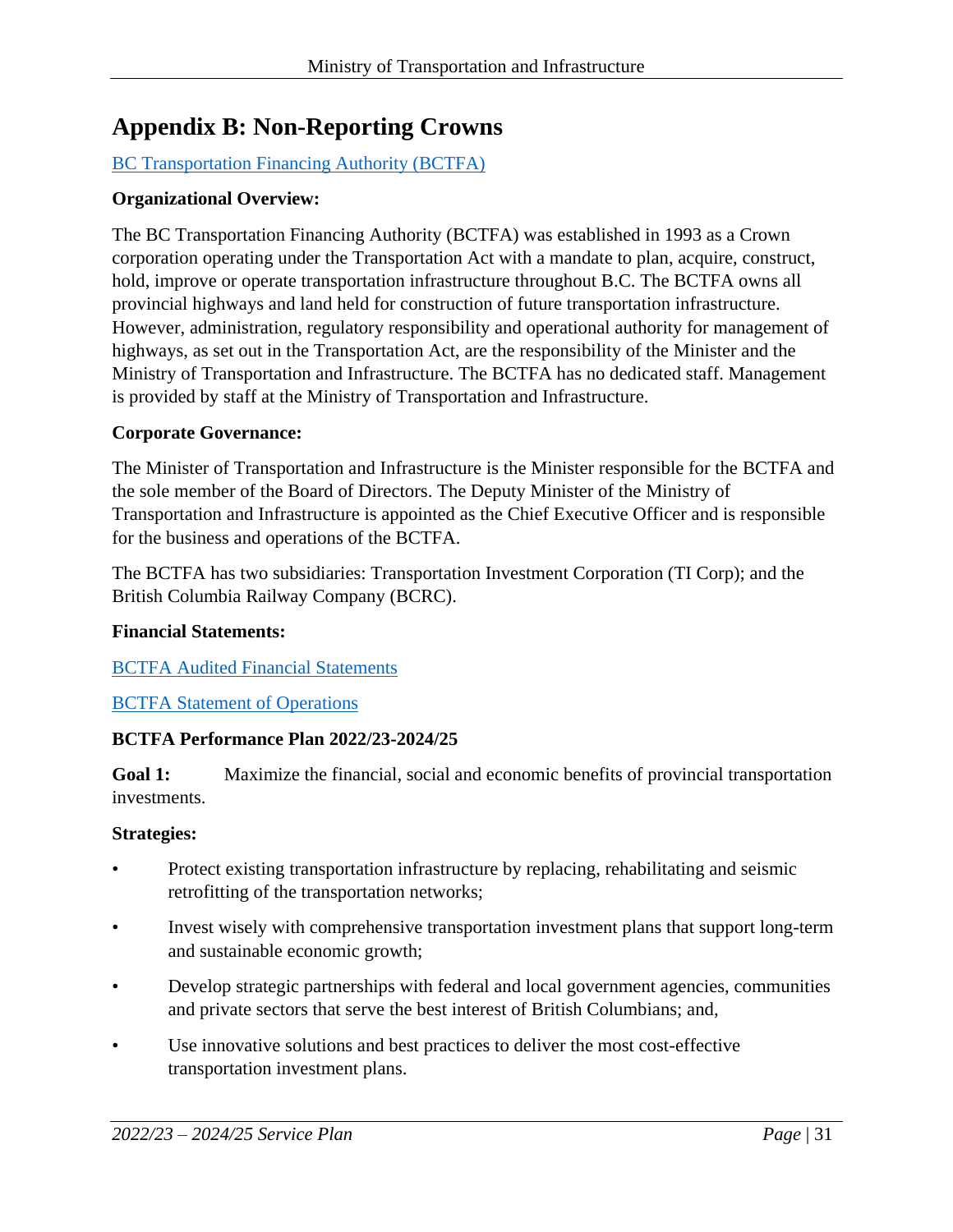## [British Columbia Railway Company](http://www.bcrco.com/) (BCRC)

### **Organizational Overview:**

BCRC's primary mandate is to acquire and hold railway corridor and strategic port lands and to make related infrastructure investments to provide benefits to the province. BCRC owns the former BC Rail railway lands and tracks infrastructure, which is leased to CN Rail through the Revitalization Agreement. Consistent with western trade corridor strategies, BCRC owns and operates the Roberts Bank Port Subdivision rail line (a 40-kilometre track from Surrey to Roberts Bank coal and container terminals). BCRC, through its subsidiary BCR Properties Ltd., also owns port-related lands which are leased to terminal operators, including those upon which the Vancouver Wharves and Squamish Terminals port facilities operate.

BCRC is a corporation incorporated under the British Columbia Railway Act. On April 1, 2010, BCRC moved under the control and management of the Ministry of Transportation and Infrastructure, becoming a wholly owned subsidiary of the BC Transportation Financing Authority (BCTFA).

BCRC has retained its legislative authority and is governed by two principal pieces of legislation. The British Columbia Railway Act establishes the corporation's structure, governance, responsibilities and accountabilities. The British Columbia Railway Finance Act establishes the borrowing and investment framework for BCRC. BCRC must also meet the requirements common to other government corporations and organizations under the Financial Administration Act and the Budget Transparency and Accountability Act.

#### **Corporate Governance:**

The Deputy Minister of the Ministry of Transportation and Infrastructure is the sole member and Chair of the Board of Directors.

#### **Goals and Strategies:**

**Goal 1:** Provide open access for the three class one railways serving the Roberts Bank port terminals via BCRC's Port Subdivision and ensure safe, reliable and efficient freight train operations

### **Key Strategies:**

- Conduct dispatching, train control and yard management in a manner that provides fair and equal access to Roberts Bank port terminals;
- Maintain railway track and infrastructure in compliance with standards acceptable to Technical Safety BC and Transport Canada; and
- Maintain cooperative relationships with port terminal operators and neighbouring municipalities of Delta and Surrey.